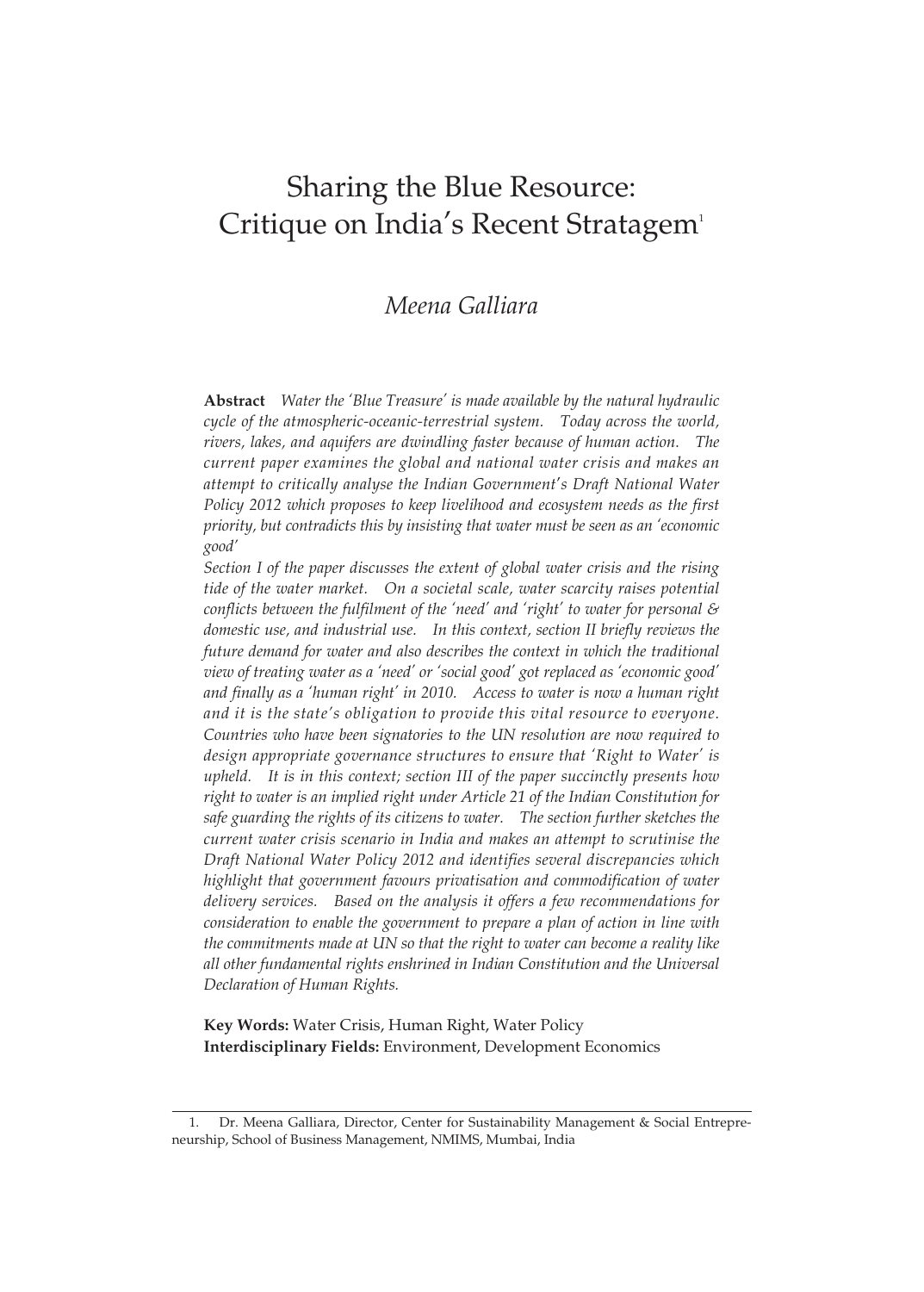#### **I.a Water Crisis**

Modern society's unquenchable thirst, industrial technological capabilities, and sheer population growth from 6 to 9 billion is significantly outstripping the sustainable supply of water. While 70 percent of the earth's surface is covered by water, only 2.5 percent is suitable to drink (UNESCO, 1996). Globalization is undermining the planet's water democracy through overexploitation of groundwater, rerouting and diverting of rivers, and privatization of public supply. Climate change is already having an impact on water supplies and will make the problem worse in the future. The past half century has witnessed more than 500 conflict-related events over water, seven of which have involved violence (UN News, 2006). Solomon (2010) in his book "*Water: The epic struggle for wealth, power and civilization*", argues that water is surpassing oil as the world's scarcest critical resource. Just as oil conflicts were central to twentieth-century history, the struggle over freshwater is set to shape a new turning point in the world order and the destiny of civilization.

Based on global population data calculated in 2000 nearly 80% of the world's population live in areas experiencing a high level of threats to human water security or biodiversity (Gilbert 2010). Globally 780 million people (approximately one in nine people) lack access to an improved water source (WHO & UNICEF 2012). 3.41 million people die from water, sanitation and hygiene-related causes each year (WHO 2008). Dow Live Earth Water Crisis Factsheet (n.d), states "Communities in Africa, Latin America and Asia suffer 1.8 million deaths every year from diarrheal diseases and the death of 5,000 children each day due to inadequate water infrastructure. In these areas, women and children often walk 6 km (3.7 miles) each day to secure available water-which is likely to be unsuitable for drinking. In developing countries, unsafe water causes 80 percent of all illness and disease, and kills more people every year than all forms of violence, including war. Children are especially vulnerable to these consequences. Of the 42,000 deaths that occur each week from unsafe water, 90 percent are children under the age of five. Women and children spend nearly 40 billion hours per year collecting water, which translates to children missing billions of hours of school, continuing a lack of education and ultimately perpetuating a state of poverty (para,  $1, 2 \& 3$ )." The Water Crisis Factsheet further highlights that, "The water crisis is not limited to developing nations. In various parts of the world, such as the Western United States and Australia, water scarcity affects the public through enforced water rationing and increased costs. In 60 percent of European cities with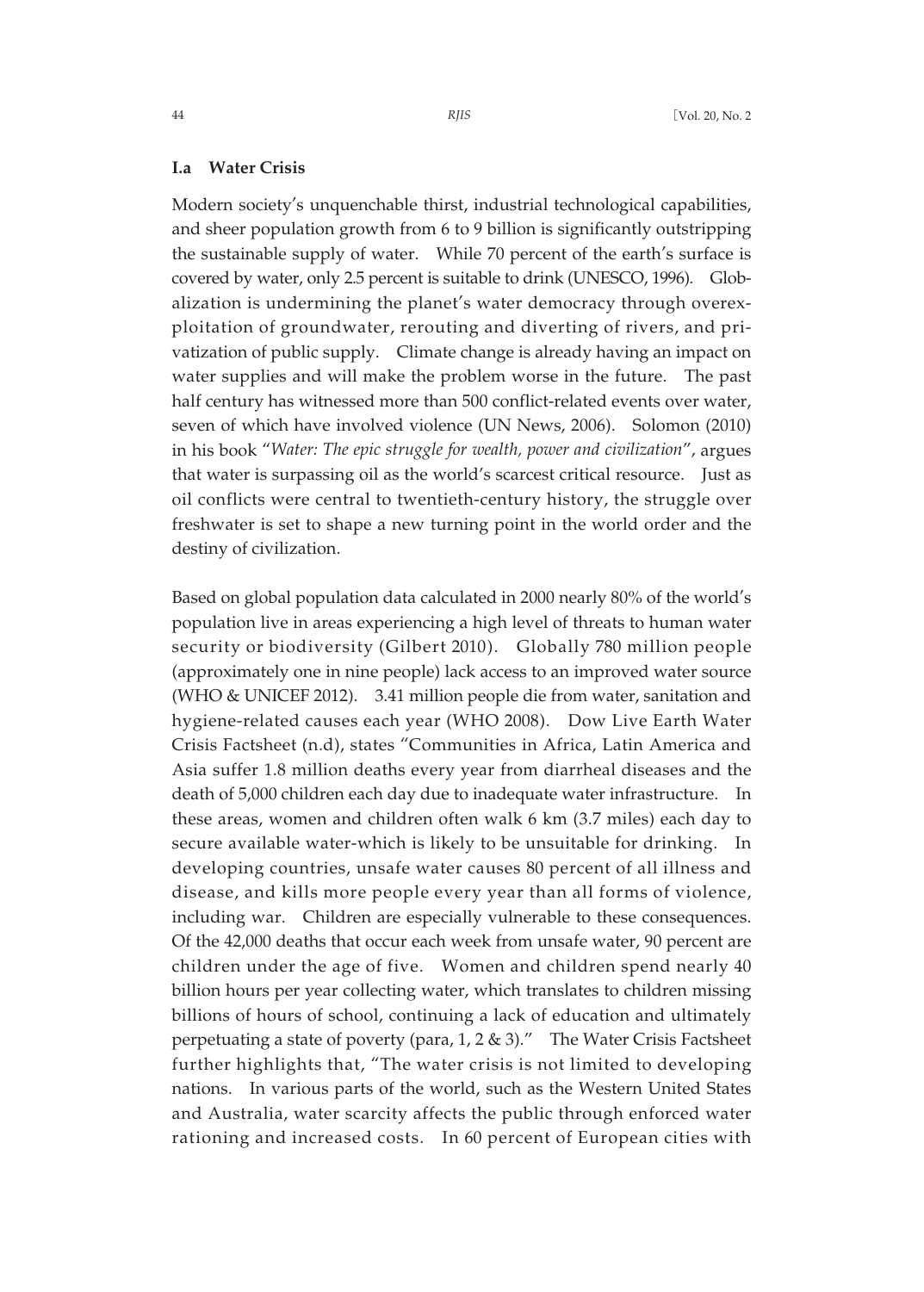populations greater than 100,000, groundwater is being used faster than it can be replenished (para. 4)."

Water shortage is already a serious problem in many regions of the world. These include southern Spain, the Maghreb, the Middle East, Central Asia, Pakistan, southern India and northern China. In the Americas, the US Mid-West, Mexico and the Andes are the worst-hit areas. Eastern Australia is also badly affected by drought. Individual countries such as Yemen, Uzbekistan and Israel are currently consuming more water than can be replenished by natural means. China and India-the two countries with the largest populations-are also heavily exploiting their available water resources (Wild, Francke, Menzli & Schön, 2007).

According to Cosgrove & Rijsberman, (2000), "Industry consumes just over 10% of the water it withdraws, heavily polluting the fraction that it returns. Industry is a major user in OECD countries and even more so in transition economies, where water use per unit of output is often two to three times higher than in OECD countries and industry can rival agriculture in water withdrawals" (p. 14). As water *users*, industry/businesses compete with individuals over a limited resource, which in areas of water scarcity can negatively impact on individual and community access to adequate water and food. Where business activities pollute water sources, such actions have clear consequences in terms of access to safe drinking water and access to food.

#### **I.b Rising Tide of Water Market**

Water is not evenly distributed throughout the world, and there are great variations in natural abundance. For example, mountain areas produce 80 percent of global water resources yet they have less than 10 percent of the global population (FAO's Water sector policy, 1995). As domestic, industrial, and agricultural demands for fresh water have grown, proposals for bulk water transfers are being made at the international level. Entrepreneurs have created a wide range of markets for water, leading to various forms of international water trading and exchanges. Clay Landry, Director, WestWater Research, a consulting firm that specializes in water rights (as cited in Interlandi 2010), states "The water market has become much more sophisticated in the last two decades, it is gone from parochial transactions  $-$  back-of-the-truck, handshake  $-$  type deals  $-$  to a serious market with increasingly serious players (para. 6)." According to S-Net Global Water Indexes (2011), "The most widely used estimate of the size of the global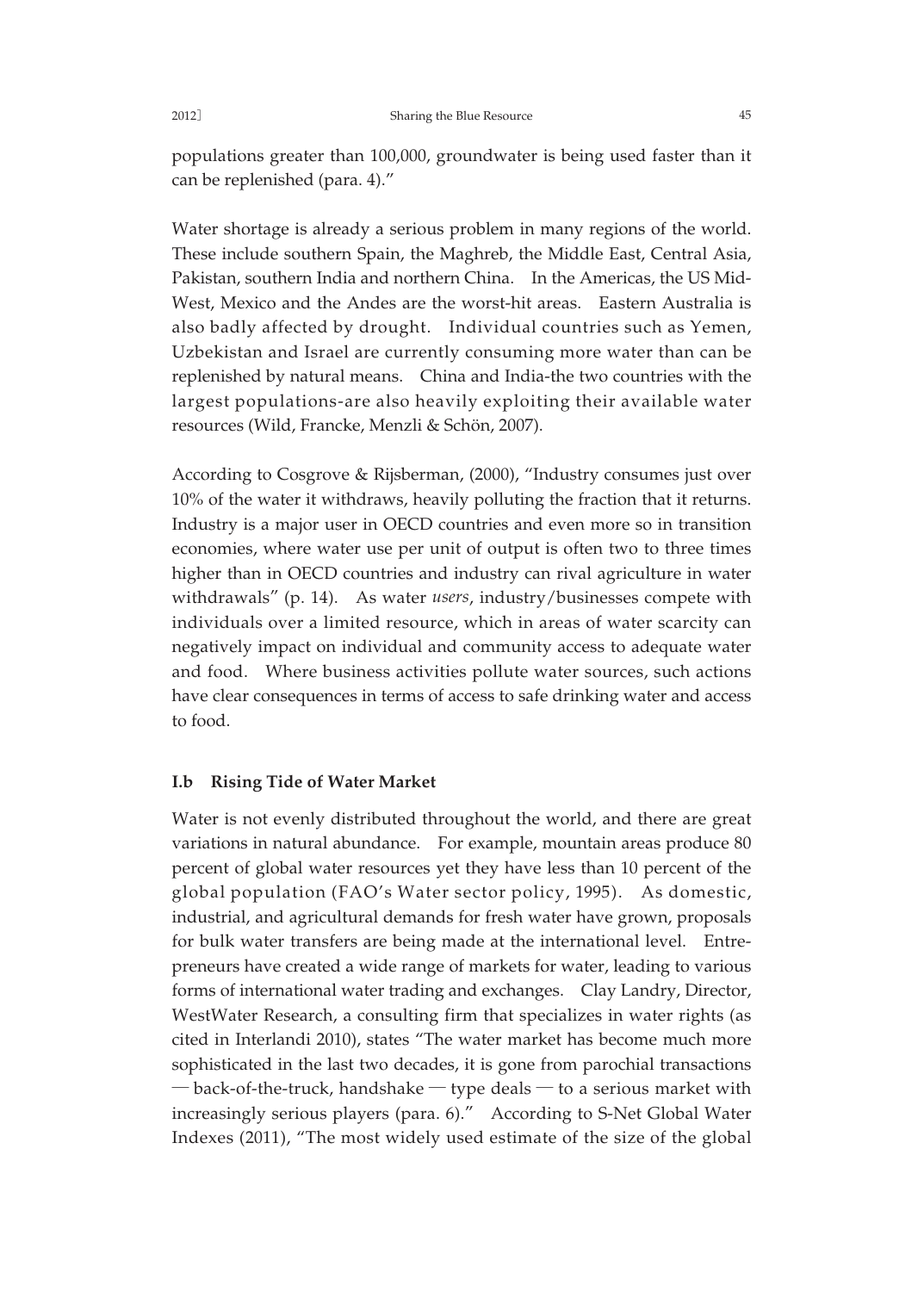water market over the last two years has been in the range of \$360 billion with an annual growth rate of 4-5%, suggesting the market is currently in the range of \$375 billion. The size of the global private sector market available to investors would be about \$229 billion, including private sector utility revenues, equipment, services, and the residential market (para. 1)." According to a 2009 report by the World Bank, private investment in the water industry is set to double in the next five years. The water-supply market alone is estimated to increase by 20 percent (Interlandi 2010). Fresh water has become an issue in international trade negotiations and disputes. The lack of legal precedence governing the trade of water has placed water at the forefront of international concern and tension.

## **II.a Future Demand for Water**

The world's population is not distributed according to the availability of water, there are regions where water scarcity is and will remain critical (Water tight, 2012). The supply of fresh water is limited, but demand is growing steadily due to the following factors:

Firstly the demand for water will continue to increase as the global population grows and exerts increasing pressure on supplies. The world population is predicted to grow from 6.9 billion in 2010 to 8.3 billion in 2030 and to 9.1 billion in 2050 (UNDESA, 2009). With expected increases in population, by 2030, food demand is predicted to increase by 50% and 70% by 2050 (Bruinsma, 2009): Energy demand from hydropower and other renewable energy resources will rise by 60% (UNESCO-WWAP, 2009). If we do not address these issues by creating frameworks at a global level and take action locally, then there is every possibility of increasing threat of conflict as competition for water sources intensifies.

Secondly the water supply infrastructure is in a very dilapidated state in many countries, with large volumes of water being wasted through leakage (Wild, Francke, Menzli & Schön, 2007). Thirdly in many countries the population is suffering not only from a shortage of water, but also from the poor quality of the water that is available. More than 40% of all people globally who lack access to drinking water live in sub-Saharan Africa (WHO&UNICEF, 2012). Fourthly climate change is altering the availability of water resources. Climate change increases the risk of volatility in water supply thus making it impossible to rely on historical data for future planning. In addition to growing water demand, ongoing water pollution is likely to exacerbate water stress-which is a symptomatic consequence of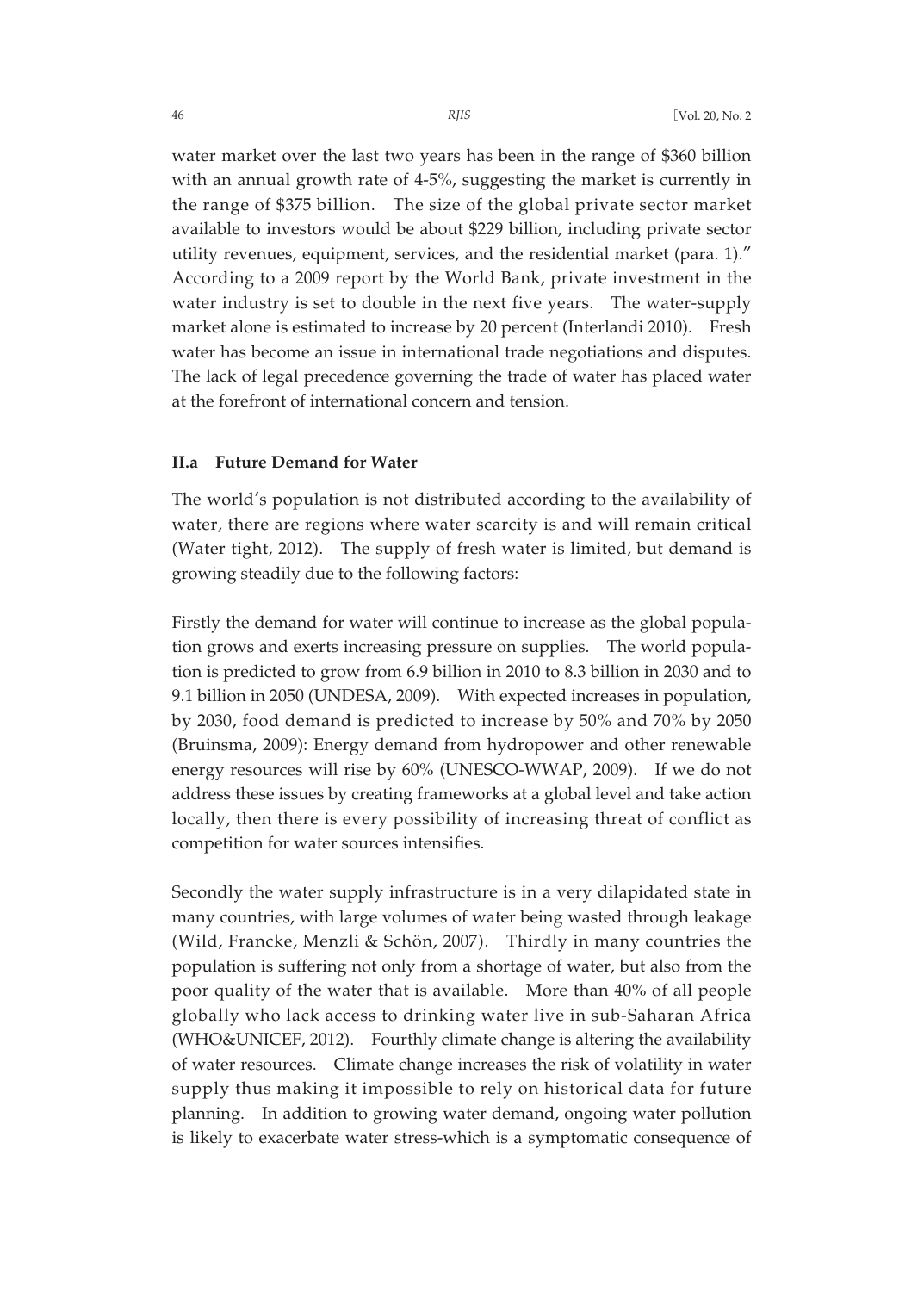scarcity-by reducing the amount of potable water leading to water insecurity (Water tight 2012).

To meet the current demand for water, enormous investments are required to upgrade and expand the water infrastructure. For poorer and rapidly growing nations in particular, new technologies need to be developed for treating, distributing and using water. In the above context governments will have to make water distribution choices between encouraging largescale or small-scale farming? Growing food or cash crops? Distributing water based on the principle of equal access for all types of users, or on prioritization? If there is to be prioritization, who should get the priority: domestic users, farmers, or industries? Should small farmers and small and medium enterprises be given priority over large farmers and large businesses? Should there be subsidies? These choices will have an impact on the economic development of the Nation. This implies that on a societal scale, water scarcity raises potential conflicts between the fulfilment of the 'need' and 'right' to water for personal & domestic use, and industrial use.

#### **II.b Water: Need/ Right or Economic Good?**

To many of us access to clean drinking water may seem the most intrinsic of our 'need' which needs to be taken care by the government. Most countries treated it as a social good by subsidizing prices so that it is affordable for everyone, especially the poor. When governments failed to satisfy the 'need' as demand for water outstripped supply from the 1960s through the 1980s, World Banks gave loans to the governments of developing countries to fund the creation and expansion of major public water utilities. But, then, its support for large infrastructure projects drew widespread opposition from the very people who were supposed to benefit from these projects. For example, massive dam projects became extremely controversial because they displaced people, deprived them of livelihood and had undesirable environmental consequences.

In the late eighties World Bank and other multilateral and bilateral institutions changed the track and added public water services to the list of enterprises which should be privatised in the provision of public service and funded the interests of a handful of transnational water corporations to commodify their water resources and put them on sale to the highest bidder. The rights to divert water  $-$  from a river or lake or underground aquifer ─ indeed became sellable commodities; including the plants and pipes that process water and deliver it to our taps (Interlandi 2010). In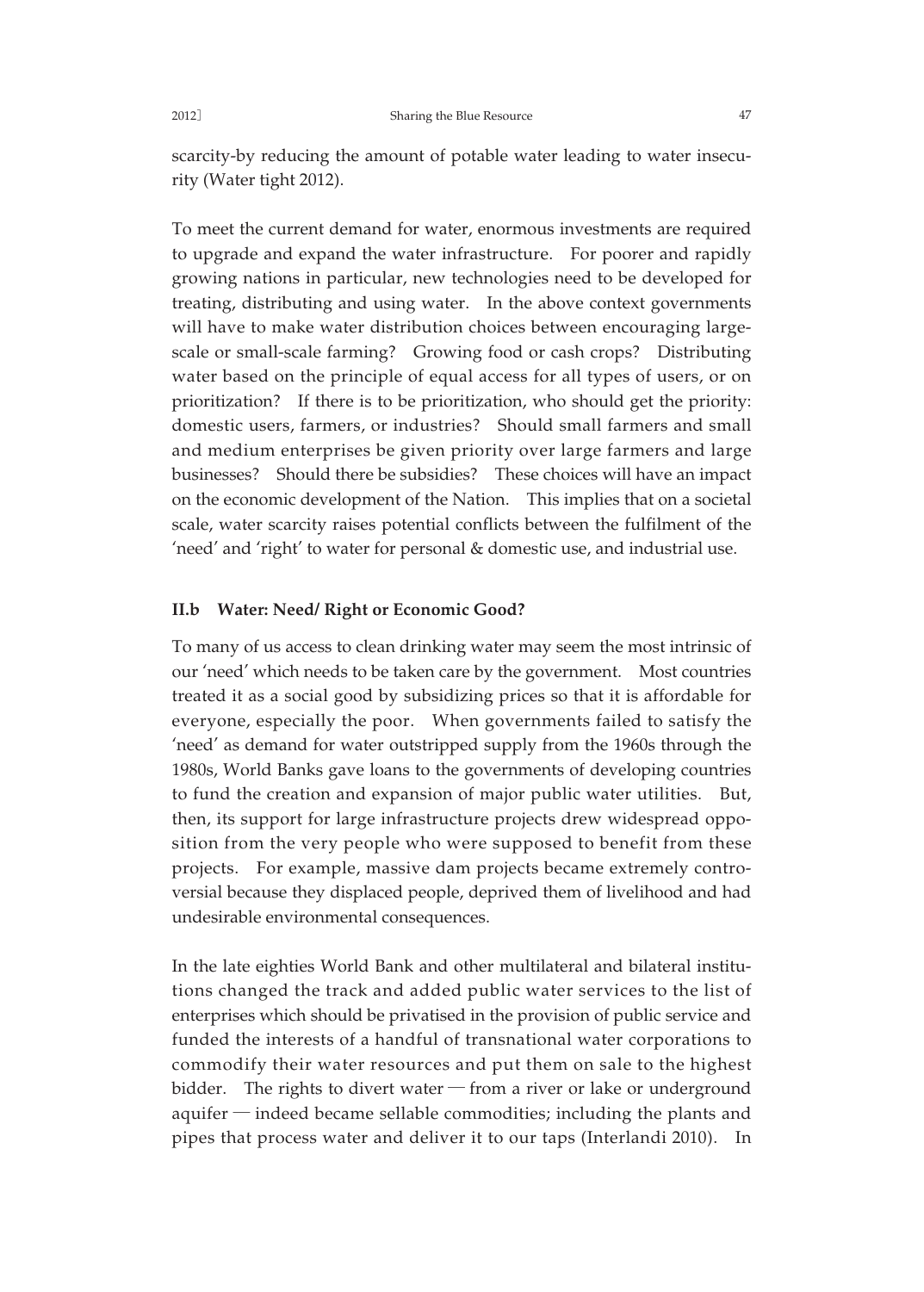collaboration with corrupt governments and the equally corrupt regional development banks in various developing countries, World Bank aggressively promoted the involvement of multinational corporations in the water supply and sanitation sectors. Over the last decade World Bank has lend about \$20 billion to water supply projects and has become the principle financer of water privatization (Warburton, 2011). At a global level, the water industry has become highly concentrated with three major multinational corporations controlling more than 40 per cent of the private water market (Ravindran 2005).

Subsequently the highly influential Dublin Principles established at the 1992 United Nations International Conference on Water and Sustainable Development described water as an "economic good". This principle recognizes the basic right of all human beings to have access to clean water and sanitation at an affordable price. The principle was developed on the rationale on the past failure to recognize the economic value of water has led to wasteful and environmentally damaging uses of the resource (The Dublin statement, n.d). In other words the declaration postulates that users must pay more for their water usage. This further led to commodification of water. Maude Barlow, Chairperson Council of Canadians Chair, IFG Committee on the Globalization of Water in his Report on "*Blue Gold-The Global Water Crisis and the Commodification of the World's Water Supply*" (1999) mentions, "The push to commodify water came at a time when the social, political and economic impacts of water scarcity were rapidly becoming a destabilizing force, with water-related conflicts springing up around the globe (para. 3)."

The emphasis of the Dublin Statement on *the economic value* of water rather than water as *a universal right* was highly contested by NGOs and human rights activists. Incidently UN bodies and international development organizations treated water as an implicit rather than explicit part of the human rights framework, one that was embedded in other internationally recognized rights such as the right to life, or right to health (Chowdhury, Mustu, St. Dennis, & Yap 2011). According to Warburton (2011), the paradigm shift from treating water as economic good to human right has been spurred by several movements<sup>2</sup> led by international NGOs, health and

<sup>2. 1980&#</sup>x27;s witnessed the first phase of protest movements for water-justice which centred around large dams and their consequential effects on marginalised sections of society and ecology. Post cold war the second phase of water-movements emerged with the structural adjustment programmes and new lending conditions imposed by the WB and WTO agreements like GATS that pushed for privatisation of public water works. The struggles against water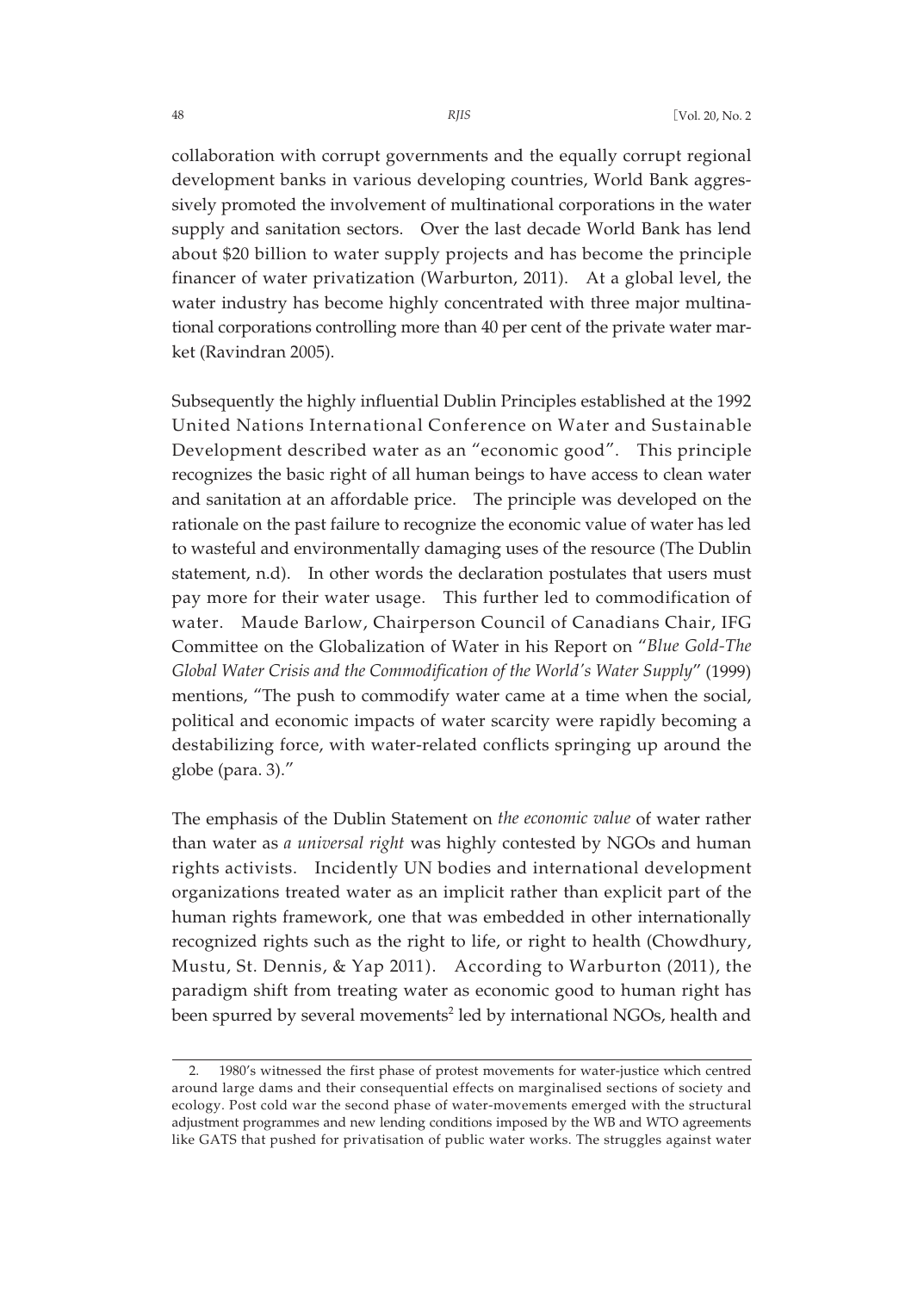human rights organisations. In tandem with the movement, growing urgency expressed by scientists about a looming global water shortage, influenced United Nations to deliberate further on the issue. The efforts of the activists and scientists established the link between water and poverty to the international community and influenced UN to incorporate improving access of people to safe drinking water in its Millennium Development Goals. As a consequence, countries are required to increase access to safe water supply to its citizens (Prasad, 2007).

In 2002 the UN Committee on Economic, Social and Cultural Rights released General Comment 15, which recommended water be recognized in international law as an independent human right, and that states be legally accountable for supplying "sufficient, safe, acceptable, physically accessible, and affordable water." The UN Economic and Social Council argued that the social and cultural, not just economic, value of water be taken into account, expressing concern that pricing alone cannot ensure equitable access to clean water for all people, nor can it safeguard the needs of local ecosystems. Subsequently, in December 2003, the General Assembly proclaimed the "Water for Life Decade 2005-2015", as a means of promoting the fulfilment of international water commitments by 2015 (Warburton 2011).

According to *History of the Rights to Water and Sanitation at the United Nations,* (n.d) in September 2007, the High Commissioner for Human Rights presented a study to the "*Human Rights Council on the scope and content of the relevant human rights obligations related to equitable access to safe drinking water and sanitation under international human rights instruments*." The study highlighted that some 884 million people lacked access to safe drinking water and more than 2.6 billion to basic sanitation. Furthermore, it was observed that 1.5 million children under five years old die each year because of water-and sanitation-borne diseases. In the study, the former High Commissioner expressed her belief "that it is now time to consider access to safe drinking water and sanitation as a human right, defined as the right to equal and non-discriminatory access to a sufficient amount of safe drinking water for personal and domestic uses-drinking, personal sanitation, washing of clothes, food preparation and personal and household hygiene-to sustain life and health (p. 26)."

privatization in Cochabamba in Bolivia exemplify the second phase. The articulation of the demand for recognition of access to water as a human right emerges prominently during the second phase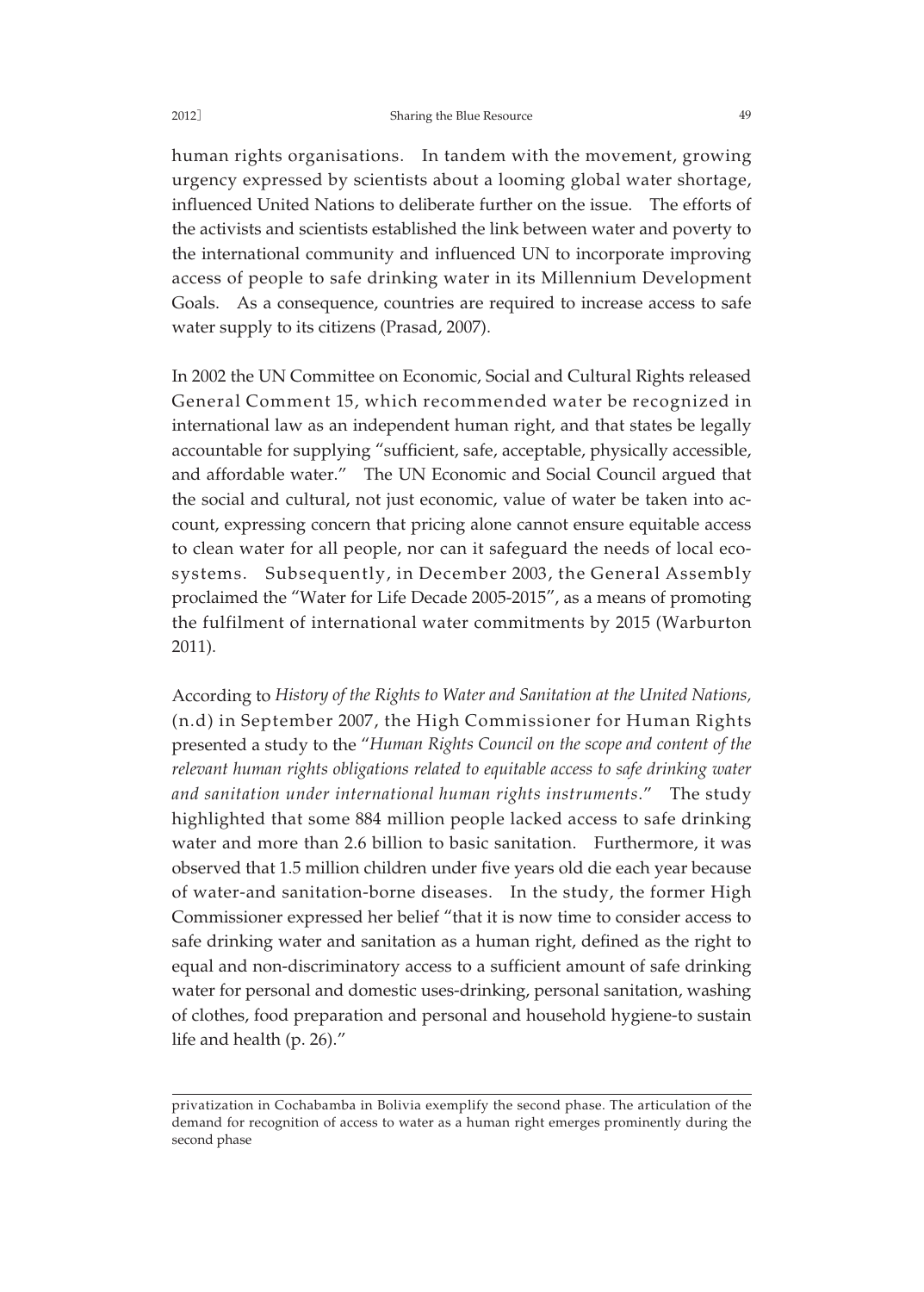Subsequently, in 2008 the UN appointed Ms Catarina de Albuquerque as the independent expert on the right to water, with the task of assessing states' obligations and responsibilities pertaining to this emergent international norm. Consultative sessions with representatives from countries such as Belgium, that recognizes water as a human right in its domestic law; intergovernmental organizations including UNDP and WHO; private sector actors such as Aquafed and the World Business Council for Sustainable Development; NGOs like Amnesty International, Corporate Accountability International, Council of South America Indigenous Peoples and Nations Coalition, and the International Environmental Law Research Center. Bolivia played a leadership role in compiling the text of the human right to water for a vote in the General Assembly. Co-sponsoring countries of the text included Latin American nations, such as Dominica, El Salvador, Nicaragua and Paraguay, and some African nations including Burundi, Congo, and the Central African Republic. Finally on July 28, 2010, the General Assembly adopted a resolution, which "recognized the right to safe and clean drinking water and sanitation as a human right that is essential for the full enjoyment of life and all human rights" (GA res 64/292, 2010). The resolution was passed with 122 countries voting in favour, none against, and 41 abstentions. Subsequently, the Human Rights Council, in September 2010, affirmed this recognition and clarified that the right is derived from the right to an adequate standard of living (HRC res 15/9).

#### **II.c Implications of UN Resolution**

Access to water is now a human right and it is the state's obligation to provide this vital resource to everyone. Widespread availability of clean and affordable water will improve both individual and social well-being and thereby increase the economic prosperity. In this respect countries, like Sweden, have banned water companies from making profit. Others, like Netherlands and Uruguay, have barred privatisation of their systems. Countries like Senegal, South Africa, Bangladesh, Costa Rica, Nepal, Pakistan and Peru have given direct and implicit recognition for right to water in their constitutions. States like Belgium, Germany and Italy have also incorporated the right to water in national legislation and policy. More importantly for businesses, states and civil society organisations have shown that they are willing and able to take legal action against companies for failing to abide by State regulations established to protect against human rights violations (Prasad 2007).

However, many more countries who have been signatories to the UN res-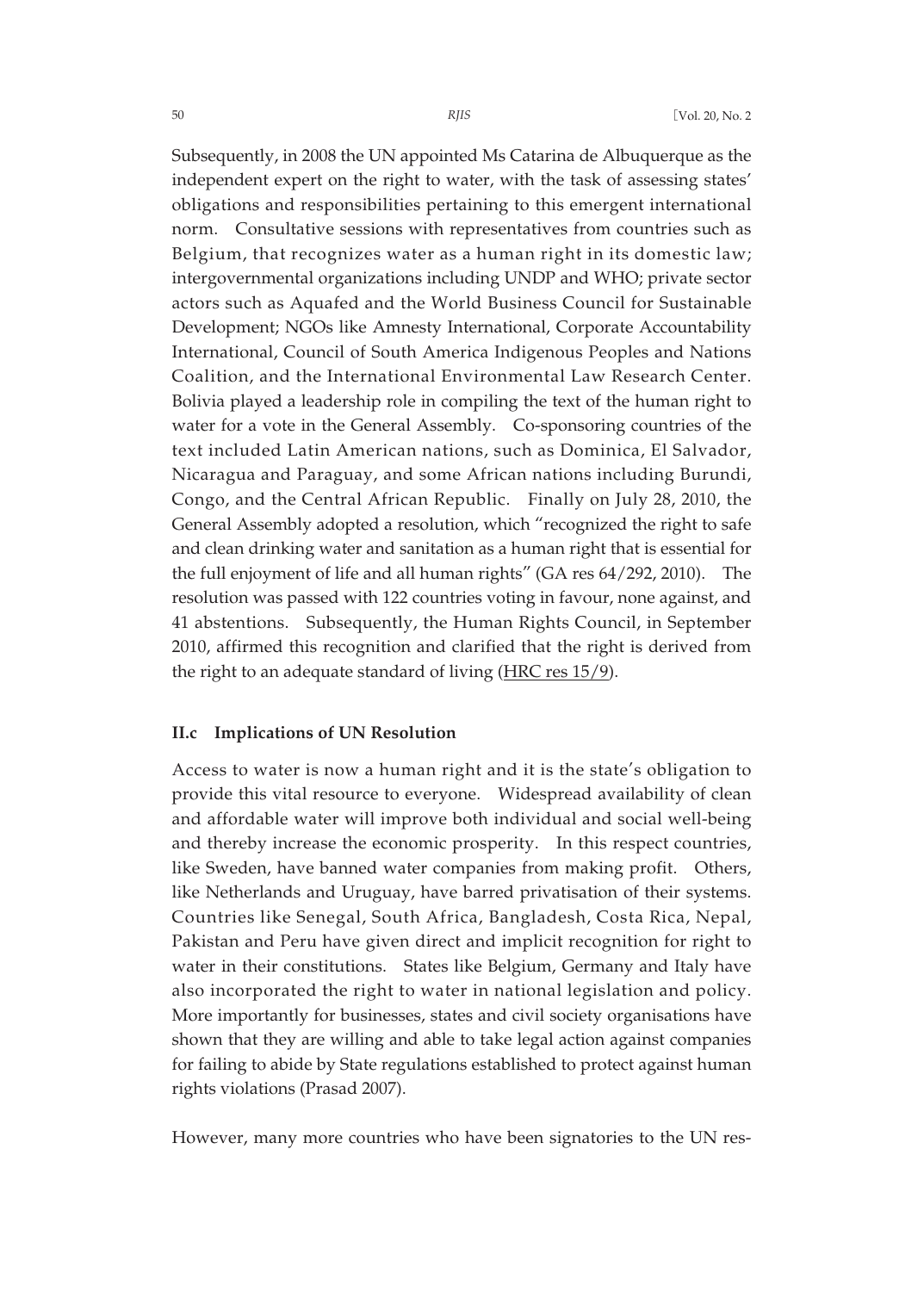olution will have to design appropriate governance structures to ensure that right to water in their own respective countries is exercised both in letter as well as spirit (Medalye & Hubbart, 2008). It is in this context, the case of India is further examined.

#### **III.a India: Implied Right to Water**

Although, the Indian Constitution does not directly recognise the right to water, the Indian judiciary has at the national and state level broadly interpreted Article 21 of the Constitution, which recognises the right to life, to include the right to safe and sufficient water. The Indian Constitution safeguards the direct implementation of fundamental rights, which among other civil and political rights include right to life. These fundamental rights are recognised constitutionally as directly justifiable rights (Kumar 2005).

The implied constitutional right to water was first recognised by the Kerala High Court in 1990 in *Attakoya Thangal v. Union of India*, where the Court observed that, "The right to sweet water and the right to free air are attributes of the right to life, for these are the basic elements which sustain life itself." In some cases courts have made it clear that the government has an obligation to provide water as seen in *Subhash Kumar v. State of Bihar* (1991) where the Court stated that "The right to life 'includes the right of enjoyment of pollution free water and air for full enjoyment of life' and in *Narmada Bachao Andolan v. Union of India* (2000) the Court stated that 'Water is the basic need for the survival of the human beings and is part of right of life and human rights as enshrined in Article 21.' In the case of *Shajimon Joseph v. State of Kerala* (2006) the Court stated that the government 'is bound to provide drinking water to the public' and that this should be the foremost duty of the government. Additionally, the judges ruled that the failure of the state to 'provide safe drinking water' to citizens amounted to a violation of Article 21 of the Constitution.

Indian Courts have subsequently held that in realising the right to water, the State has an obligation to protect against the pollution of water and the over use of ground water. Similarly in 2004 the Supreme Court of India in *M C Mehta v Union of India*, recognised that groundwater is a social asset and that priority is to be given to the domestic and agricultural uses wherever groundwater is required for these.

The issue of the exploitation of ground water was explored in the dispute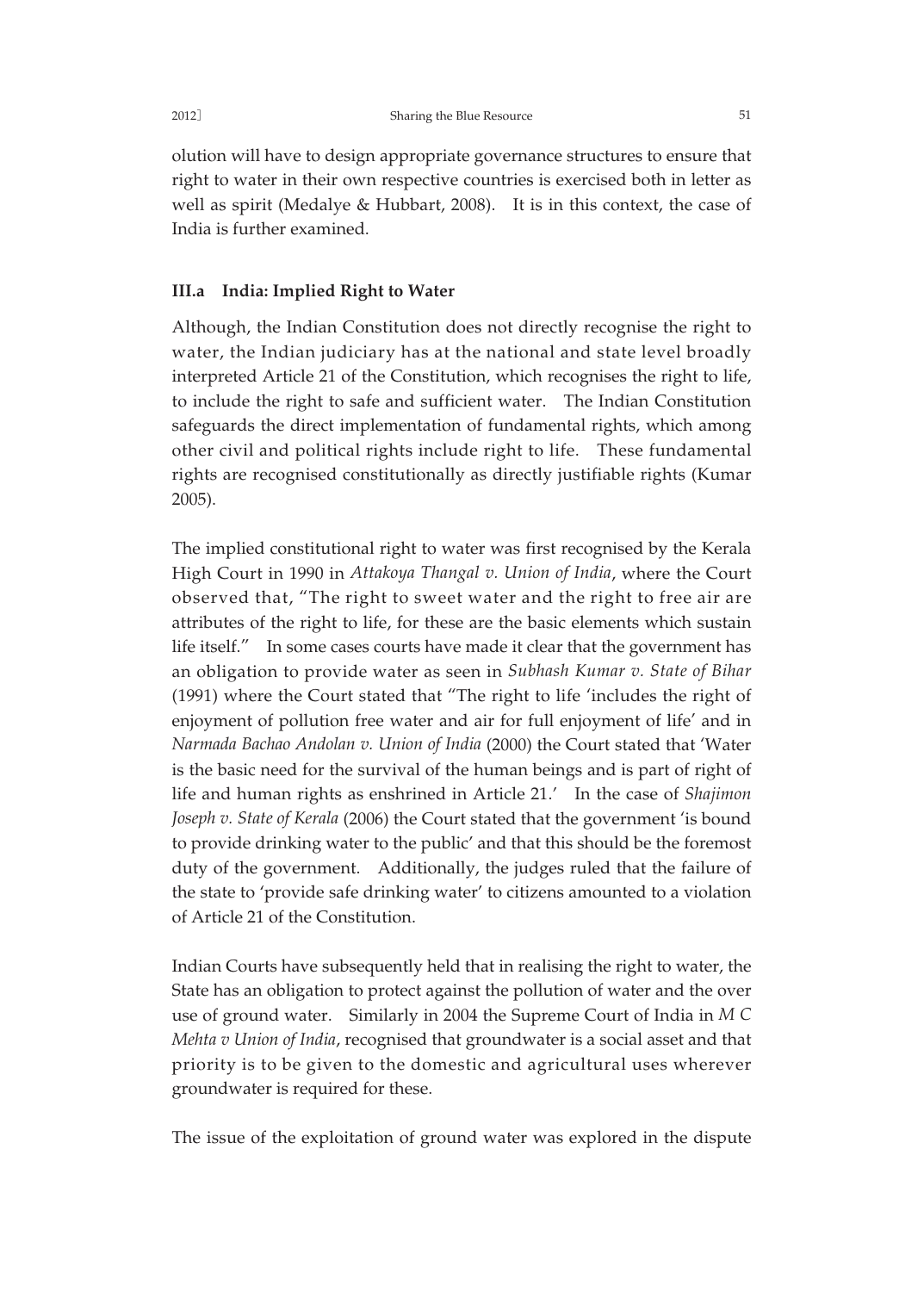between a village in India and Hindustan Coca-Cola Beverages Pvt Ltd (Venugopal 2007). In this case, the Perumatty Village Council refused to renew Coca-Cola's licence, accusing the company of excessive exploitation of ground water leading to acute water scarcity in the area. Coca-Cola challenged the Village Council's refusal to renew the license in the High Court of Kerala. The High Court considered the question of the over exploitation of ground water as well as the justification for the Village Council's decision to revoke the license and concluded that the government had a duty to act to "protect against excessive groundwater exploitation and the inaction of the State in this regard was tantamount to infringement of the right to life of the people guaranteed under Article 21 of the Constitution of India. Although the High Court ruled that the amount of water extracted by the Coca-Cola plant was illegal, it ordered the Village Council to renew the license. On appeal in 2005, the Divisional Bench of the High Court affirmed that the Village Council was not justified for commercial reasons in cancelling Coca-Cola's license, without further scientific assessment of the impact of Coca-Cola's production on ground water. While the Village Council did renew the license in 2006, it imposed 13 preconditions on the license including preventing the use of ground water in the area for industrial purposes or producing beverages. The Coca-Cola factory has remained closed since 2004 and the legal battle is still ongoing with the case currently on appeal to the Supreme Court.

The Supreme Court has also made explicit the State's duty to protect the pollution of water sources by third parties in *Vellore Citizens Welfare Forum v. Union of India* (1996). In this case, the Court held that several tanneries had violated citizens' right to clean water by dumping untreated effluents into agricultural lands and polluting local water sources. Accordingly, the Court ordered the government to implement the precautionary & polluterpays principles and ensured that the compensation reached the individuals and families affected by the pollution. The Court also ordered the tanneries to set up the pollution control devices and those that refused to do so, were ordered to be closed (Compendium of summaries-ESCAP, n.d). Indian case law recognises 'Right to Water' as significant for businesses, especially water users, as it confirms that the State has an obligation under Article 21 of the Constitution to respect the 'right to water' by preventing third parties from excessive groundwater exploitation and water pollution. Further, Indian case law affirms the need to prioritise water usage for domestic and agricultural purposes.

India's vote for the UN resolution implies that Indian government has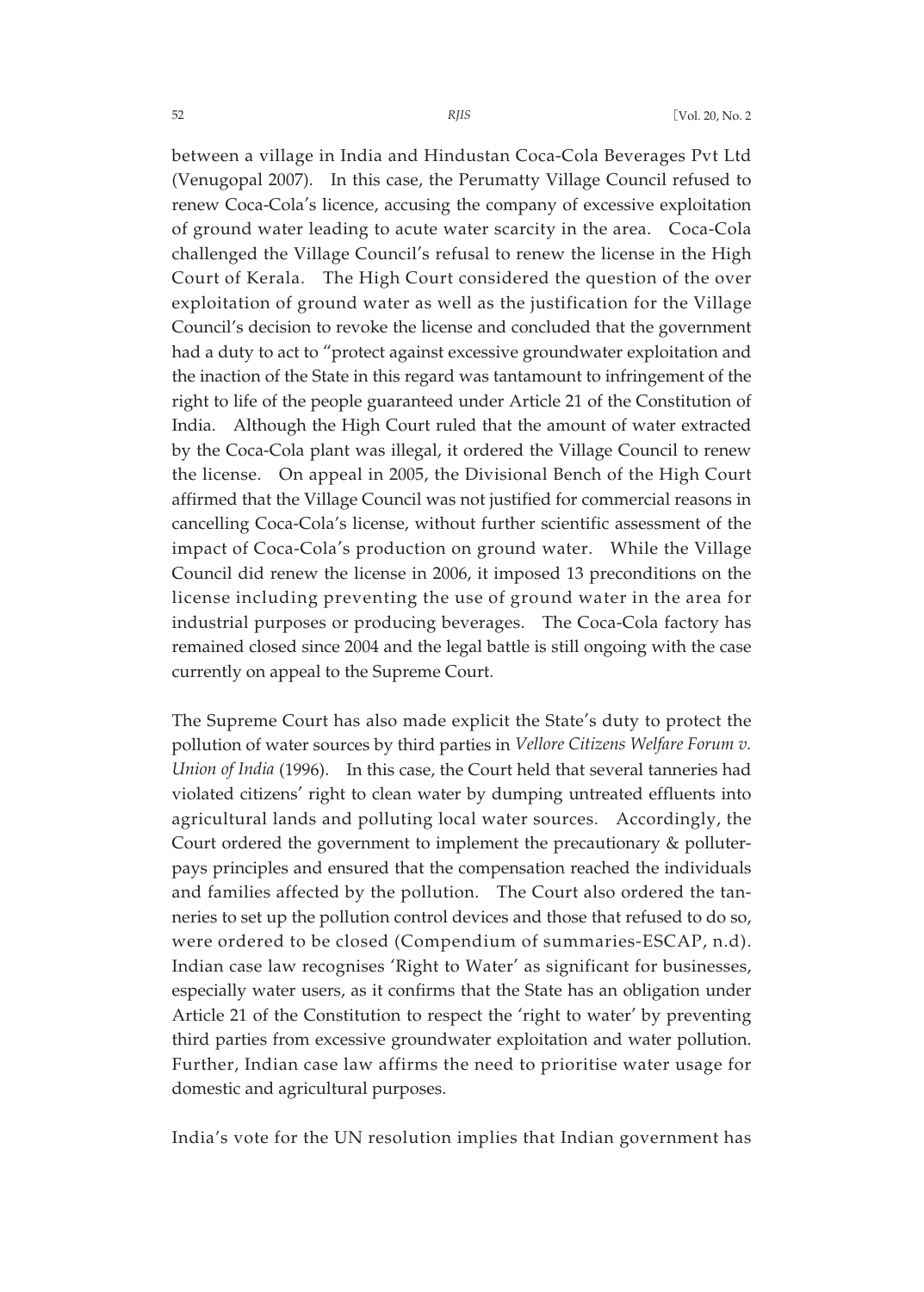acknowledged water as a 'Human Right'.

### **III.b Water Crisis in India**

India is facing a reduction in its clean water resources due to the intensive and unplanned exploitation of groundwater, industrial and mining activities due to construction of large numbers of big dams, increased water contamination, and factors relating to climate change. At the same time, it is experiencing an unprecedented increase in the demand for water due to a growing and urbanising population, unfettered economic growth, and an explosion in water-intensive industries such as thermal power plants and extractive industries (Status of Water Quality in India, 2010).

Gupta & Biswas (2012) state "For countries like India and Egypt, some 90% of water is used for agriculture. No food or electricity can be produced without water. People cannot survive without food (another human right) and food cannot be produced without water" (para. 3). Millions of marginalised communities are struggling and resisting to defend their rights over natural resources land, water, forest and minerals across the country today. They often face the worst impacts of the modernisation and development processes in modern India. Out of nearly 100 million displaced people, nearly 60 per cent are adivasis and dalits, the majority of which have been displaced by the construction of dams (Kumar et al). This section of the population is further deprived with regard to access to safe drinking water. A brief review of the water crisis scenario in the country is elucidated in the following paragraphs.

#### **i) Depletion of Water Resources**

According to Maplecroft's Water Security Risk Index 2012, India is one of the two BRICS countries, along with South Africa, that have the highest water security risk. India is home to 17% of the world's population but has only 4% of water (Sinha 2012). According to UN MDG statistics (2010) India's usage of its total water resources has increased from 26.3 % in 1990 to 40.1% 2010. Currently 80 per cent of that usage-750 billion cubic meters (bcm)-goes to irrigation. While the remaining 20 per cent is shared between domestic, energy, industrial and other users (Kumar and Furlong 2012). Approximately 15 per cent of India's food is being produced using non-renewable groundwater. Since aquifer depletion is concentrated in many of the most populated and economically productive areas, the potential social and economic consequences of continued unbridled exploitation of water are huge (World Bank-P Notes, 2008).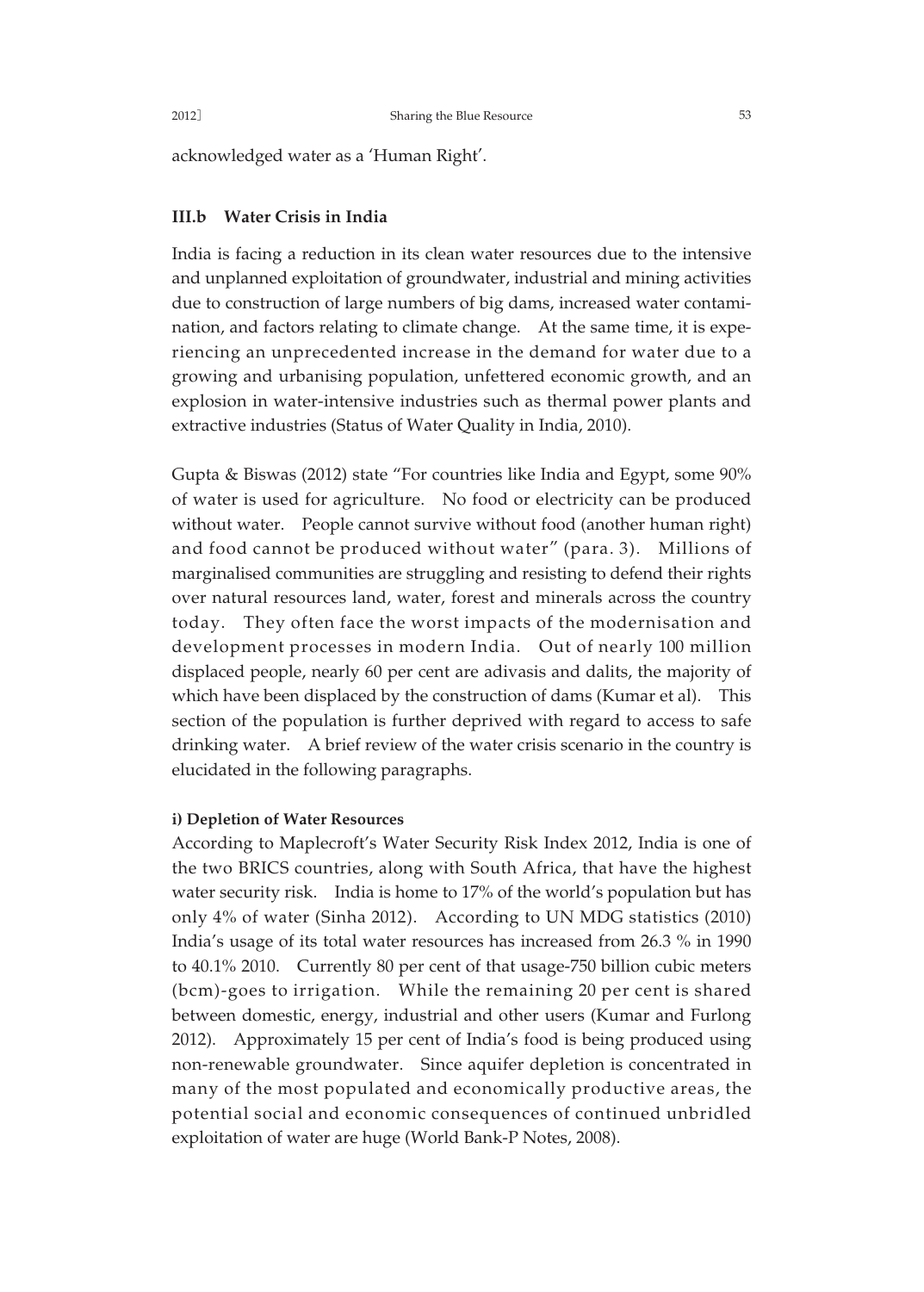A report published by CRISIL in 2011 titled 'Bracing for a Crisis' highlights that India's population has increased from 361 million in 1951 to 1.21 billion in 2011. The per capita availability of water in the country as a whole has plummeted from 5,177 cubic meter per annum in 1951 to 1,544 cubic meter per annum in 2011, a drastic reduction of 70% in 60 years. With the per capita availability of water falling below the global threshold of 1,700 cubic meters, India has already acquired the unfortunate status of a 'waterstressed' nation. The situation is expected to deteriorate further as per capita water availability is expected to decline further to 1,342 and 1,140 cubic meters per annum by 2025 and 2050, respectively.

According to the Central Ground Water Board, groundwater has not been developed evenly across India, and this has led to exploitation of water levels and seawater intrusion in some areas of the 5,723 sites assessed, 839 are 'over-exploited', 226 are 'critical' and 550 are 'semi-critical' (Ground water development, 2011). Some aquifers in central India that took 10,000 years to accumulate water have dried up in the past 30 years (Chaudhary 2012). Way back in 1999 the National Commission on Water had reported that overall water balance in the country is precarious. It had stated that a crisis-like situation already exists in different parts of the country, and by 2050, India's total water demand will exceed all its available sources of water supply.

According to a report by the 2030 Water Resources Group, by 2030, demand for water in India will reach almost 1.5 trillion  $m^3$ , compared with India's current water supply of approximately 740 billion  $m<sup>3</sup>$ . Domestic demand for rice, wheat and sugar for a growing population will be the main driving factors. As a result, most of India's river basins could face a severe deficit by 2030. The Ganges, the Krishna and the Indian portion of the Indus are likely to face the biggest absolute gap. The report further observes that India is also partially dependent on water flowing into the country from the north. China, Pakistan, Bhutan, Nepal, Bangladesh and Myanmar each share transboundary water resources with India. With an engrained legacy of land border disputes, this creates a significant localised risk for agriculture, industry and communities in the north and northeast regions of India.

Population growth, urbanisation and changing lifestyle present serious challenges to water security. The rapid increase in the Indian middle class who has resources to avail and access lifestyle products and services which require water and exerting more stress on the available water resources (Sinha 2012).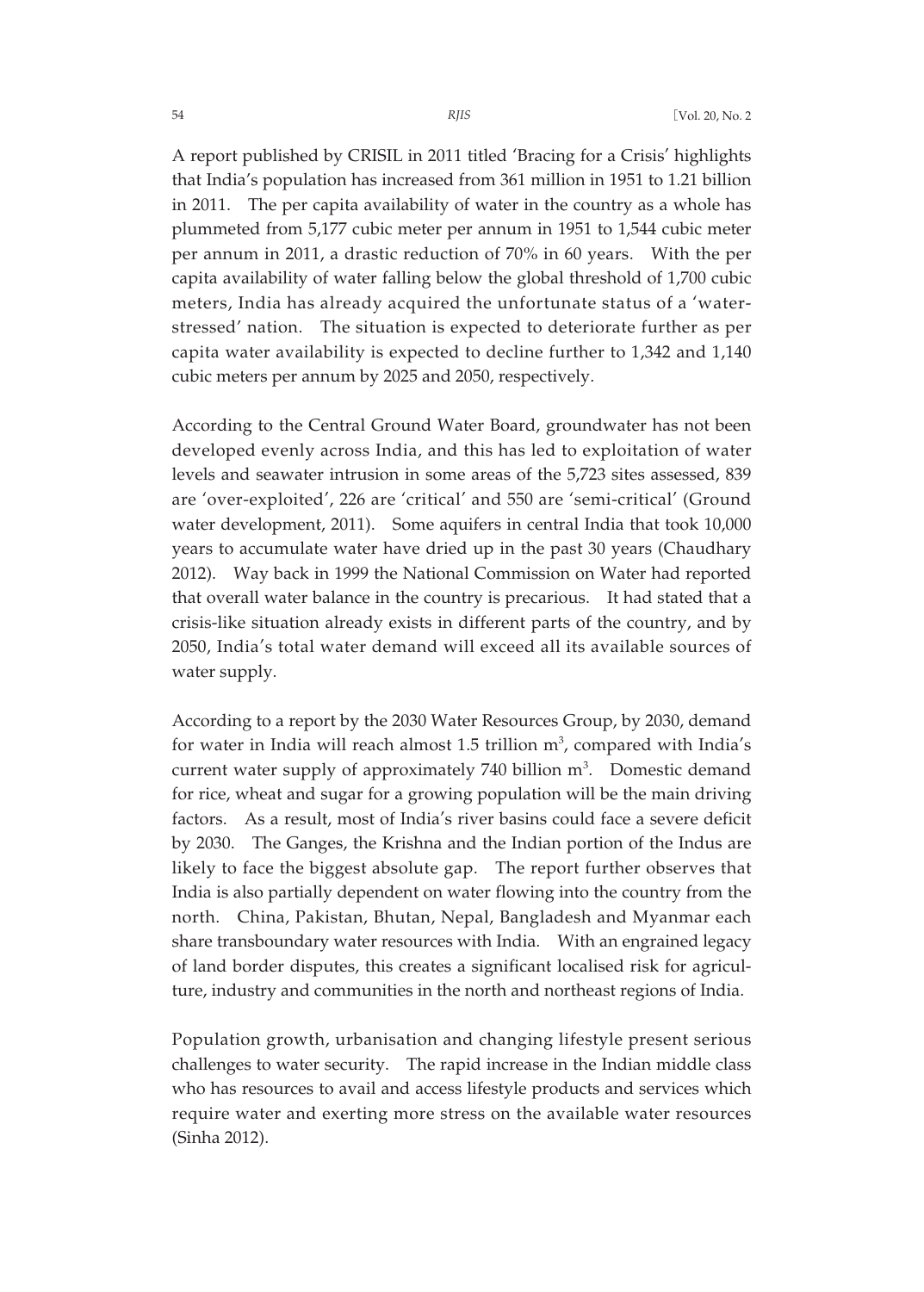#### **ii) Quality of Water**

Apart from the consideration of availability of adequate quantity of water, the main problem in India is that of poor water quality, and its consequent health impacts. More than 21% of communicable diseases in India are due to unsafe water which also is the single largest reason for child mortality in the 0-5 age group. According UNICEF Report (2006) about 1.5 million children below the age of five years die each year from water-borne diseases specially diarrheoa. India's current waste water management systems are inadequate. UN MDG statistics highlight that in 2008 the total percentage of the population with access to improved sanitation facilities was 31 per cent<sup>3</sup>. According to the World Health Organization, half of India's morbidity rate is related to water. Availability of safe drinking water and sanitation is still a major issue in both urban and rural India. Microbial, fluoride, nitride, arsenic and salinity contaminants have created water quality problems all over the country (Fletcher, 2002). The phenomenal growth of the bottled water industry in India during the last decade is a direct result of poor water quality. It is estimated that the poor water quality in India is reducing its GDP by some 5% to 7%. Globally less than 8% of water is used for drinking. In India, it is even less (Gupta & Biswas, 2012).

#### **iii) Waste Water Systems**

The municipal wastewater system in India currently has the capacity to deal with 11,000 million litres per day. Current estimates show that 38,000 million litres per day of wastewater are generated in Indian urban centers with more than 50,000 people. This category holds 70 per cent of the urban population. Wastewater produced by urban centers' is estimated to increase to more than 50,000 million litres per day by 2050, while rural wastewater generation will cross 50,000 (Status of Water Quality in India, 2010).

#### **iv) Pollution by Industry**

The industrial and energy sectors have contributed greatly to the pollution load in India. Poor environmental standards have resulted in industries such as thermal power stations, chemicals, metal and mineral mining companies, leather processing and sugar producers to introduce toxic and organic wastewater into ground and surface water. Industries and power companies are expected to increase their demand for water to 18 per cent of total requirements by 2025, with corresponding increases in pollution

<sup>3. (</sup>Access to improved sanitation in rural areas is 21% l & urban is 54%).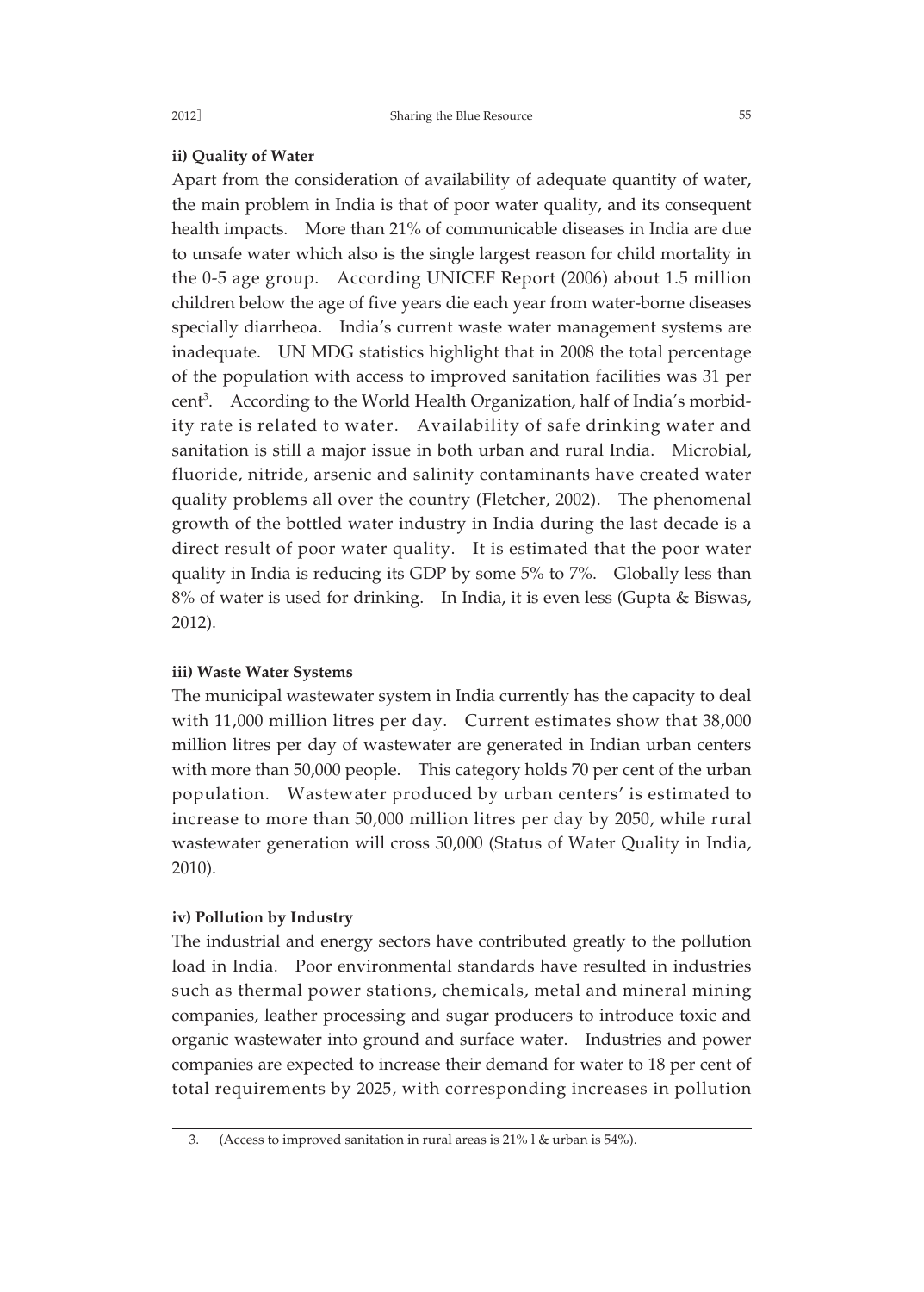(Kumar et al., 2012).

#### **III.c Impact of Past Policies**

The first 'National Water Policy' (NWP) was published in 1987 in response to a severe drought. The main principles outlined in this policy were, conjunctive use of water from surface and sub-surface sources; supplemental irrigation; water-conserving crop patterns; water-conserving irrigation and production technologies; raising canal water charges and promoting user participation in canal management. The NWP was altered and updated in 2002. Some of the major changes to the policy were an explicit recognition that there was a role for the private sector to play and change from concentration on new projects to maintenance of existing ones (Vargese 2012). The Report on India's Water Economy (2005) states that, "The state has generally responded by proposing new supply schemes (a new dam, a desalination plant or a rainwater harvesting scheme) which will "solve the supply problem". What is becoming increasingly apparent is that in the growing number of areas where water is already scarce, it is a zero sum game. These schemes increasingly solve one person's problem at the expense of someone "downstream" (p. 8). Such measures are generally expensive and seldom generate sufficient revenue to cover their cost. Thus, the fiscal burden for such interventions inevitably falls on taxpayers, adding more pressure to public budgets (Sinha 2012).

#### **III.d Formation of Draft National Water Policy (NWP) 2012**

The growing demand for water is, unlikely to be met by primarily focusing on either the new water resources, or expanding the existing water resources. The need is to change the way water resources are used, consumed, priced and managed, as the societal needs change. It is in this context the Ministry of Water Resources; Government of India on January 31, 2012 released the Draft National Water Policy (NWP) 2012. The Draft Policy seeks to replace the current one that was adopted in 2002. The objective of the Draft Policy is to take cognizance of the existing situation and to propose a framework for creation of an overarching system of laws and institutions and for a plan of action with a unified national perspective.

The draft NWP (2012) addresses the same issues that have been underlined in previous policies. It accords pre-emptive priority for safe and clean drinking water and sanitation for all, and prioritizes meeting water requirements for ecosystems. Recycling and reuse of water is incentivized. The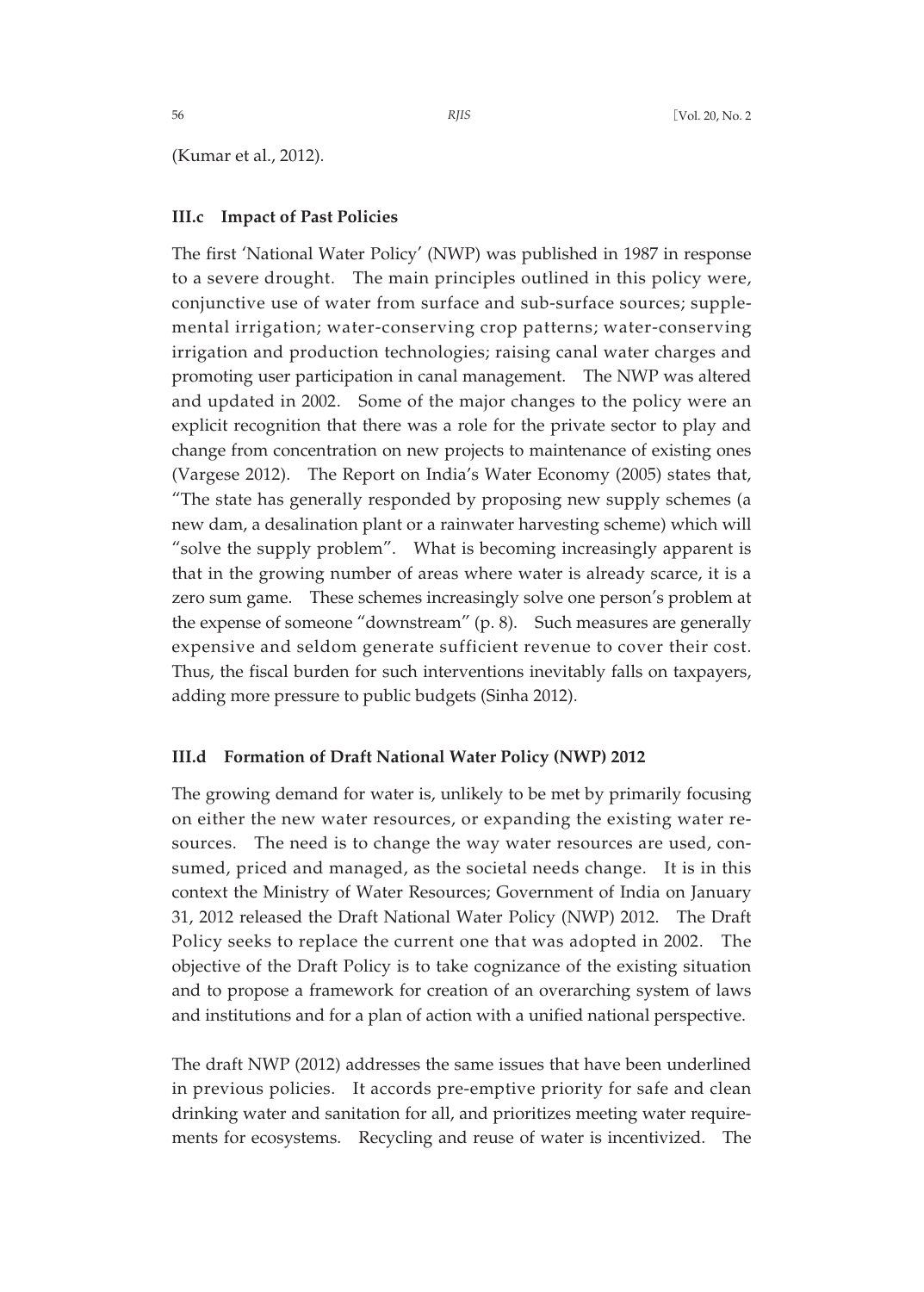policy stresses water use efficiency improvements across sectors ─ in agriculture, industry and urban domestic sector, and improvements in rural water supply, waste water treatment and re-use of treated waste water. To a great extent the policy advocates privatisation and commodification of the water sector.

### **III.e Areas of Policy Discrepancy**

A closer look at the policy shows several areas of discrepancy which require immediate attention.

#### **a) Articulation of Water**

Despite India being a signatory to the United Nations General Assembly Resolution on the Right to Water in 2010 water is not articulated strongly enough as a fundamental human right. In fact, while the draft water policy suggests that "water for such human needs should have a pre-emptive priority over all other uses," it does not give any clear guidelines stipulating either quantity and quality of water or other parameters that mandate specific service standards. Without any safeguards and legally binding mechanisms for ensuring that water supply systems are accountable and effective, there is very little chance that this pre-emptive prioritization will result in ensuring access to water for all in India. It is important to note that the 2002 policy, too, had emphasized ecosystem needs, and stated that minimum flows will be maintained in rivers. Vargese (2010) draws attention to the fact that in the absence of legally binding mechanisms or safeguards to protect the minimum flows over the last ten years, the situation has, if anything, worsened. Rivers have turned into sewers and aquifers depleted at a higher rate; wetlands and other water bodies have been encroached upon; riverbeds have been mined for sand, reducing the rate of water percolation into aquifers.

#### **b) Role Shift**

While Draft NWP 2012 recommends a few institutional mechanisms to support the prioritization of basic human needs and ecosystem needs, it does suggest various institutional mechanisms to strengthen the current treatment of water as an 'economic good'. The policy states, "That the *Service Provider* role of the state has to be progressively shifted to that of a regulator of services and facilitator for strengthening the institutions responsible for planning, implementation and management of water resources. The water related services should be transferred to community and/or private sector with appropriate *Public Private Partnership* model"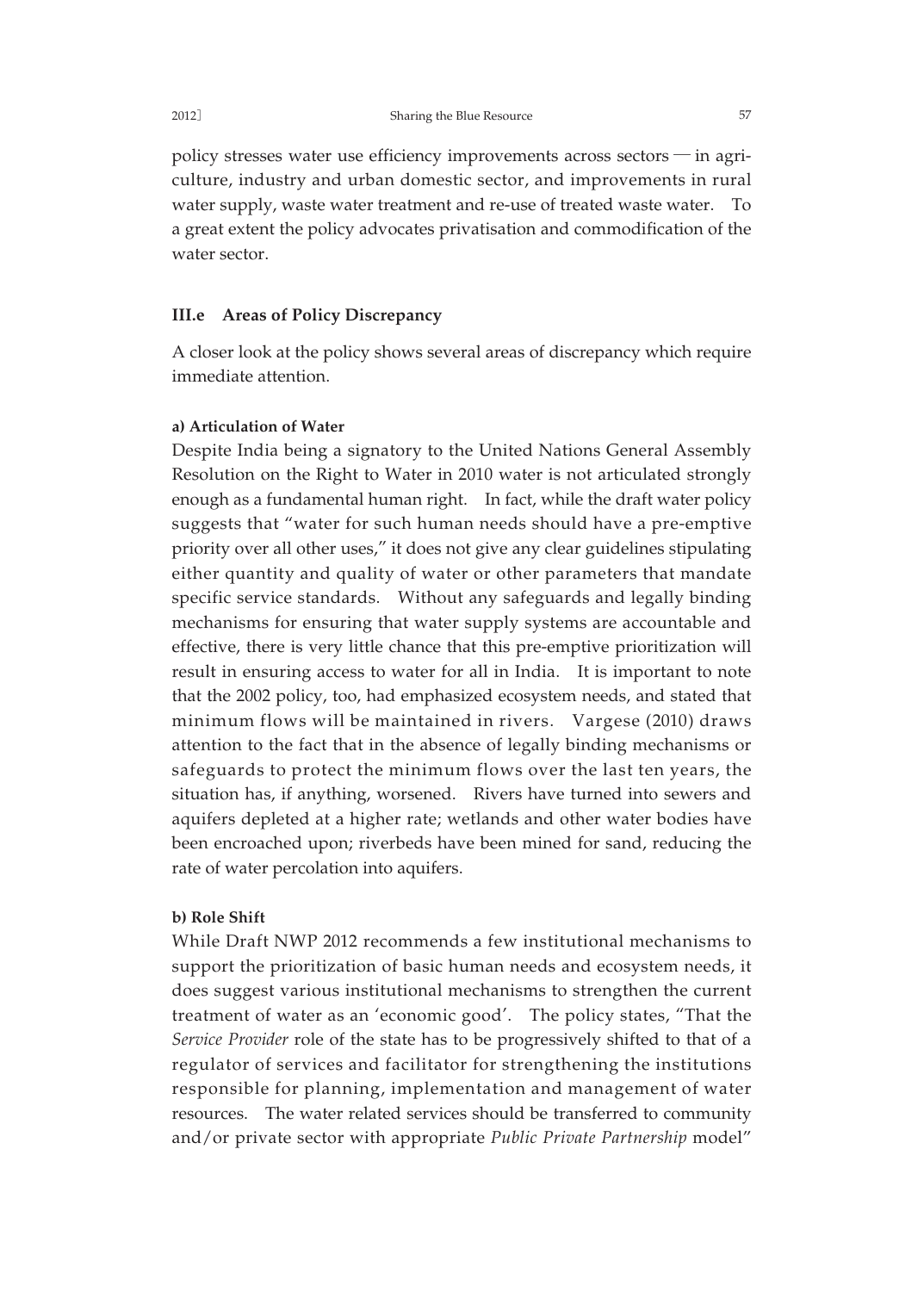(Section 13.4, p. 29). It is significant to note the clause relating to the same theme in the 2002 policy, states: "Private sector participation should be encouraged in planning, development and management of water resources projects for diverse uses, wherever feasible (NWP 2002, p. 6)." The move from a provisional statement in the earlier policy to a definite decision in 2012 is of enormous significance to prove that the government is keen on the role shift which is barely justified. Rather, it goes against all the accumulated evidence of the last ten years to prove the follies which privatisation has created in the water sector (Dharmadhikary 2012).

The Indian Government's latest thinking is in line with John Briscoe, Senior Water Advisor, World Bank. Besides advocating for an economic valuation of water, he also effectively advocated that the state renege its responsibilities to supply water to its people. For example, in *India's Water Economy: Bracing for a Turbulent Future (2005)*, he argued that "the role of the Indian water state must change from that of builder and controller to creator of an enabling environment, and facilitator of the actions of water users, large and small" (p. 7). It appears that the government has seriously considered his advice and accordingly the draft NWP 2012 proposes a limited role for the state in public services. While other parts of the world are bringing water services back into the public realm due to negative experiences with privatization, India's proposed new policy is heading in the opposite direction by suggesting that the 'State' should function simply as a regulator or facilitator, and that service delivery should be handed over to local communities or private sector, instead of exploring how to make 24/7 delivery possible by strengthening the capacity of the public sector.

#### **c) Cost Recovery**

The draft policy advocates "full cost recovery" of water used as the means for achieving efficient use of water. For example, as a means for reducing water use in agricultural sector, it proposes doing away with the irrigation subsidy. This totally disregards the possible impacts of this approach on local food security or rural livelihoods. While full cost recovery will in general help meet the costs of water delivery, it does not deter water use amongst those who can afford to pay! In that sense, full cost recovery works particularly against lower-income groups, and groups that use water for activities that have low economic returns, such as subsistence agriculture. Full cost recovery needs to be accompanied by protection of the right to water for basic needs, including that for basic livelihood strategies.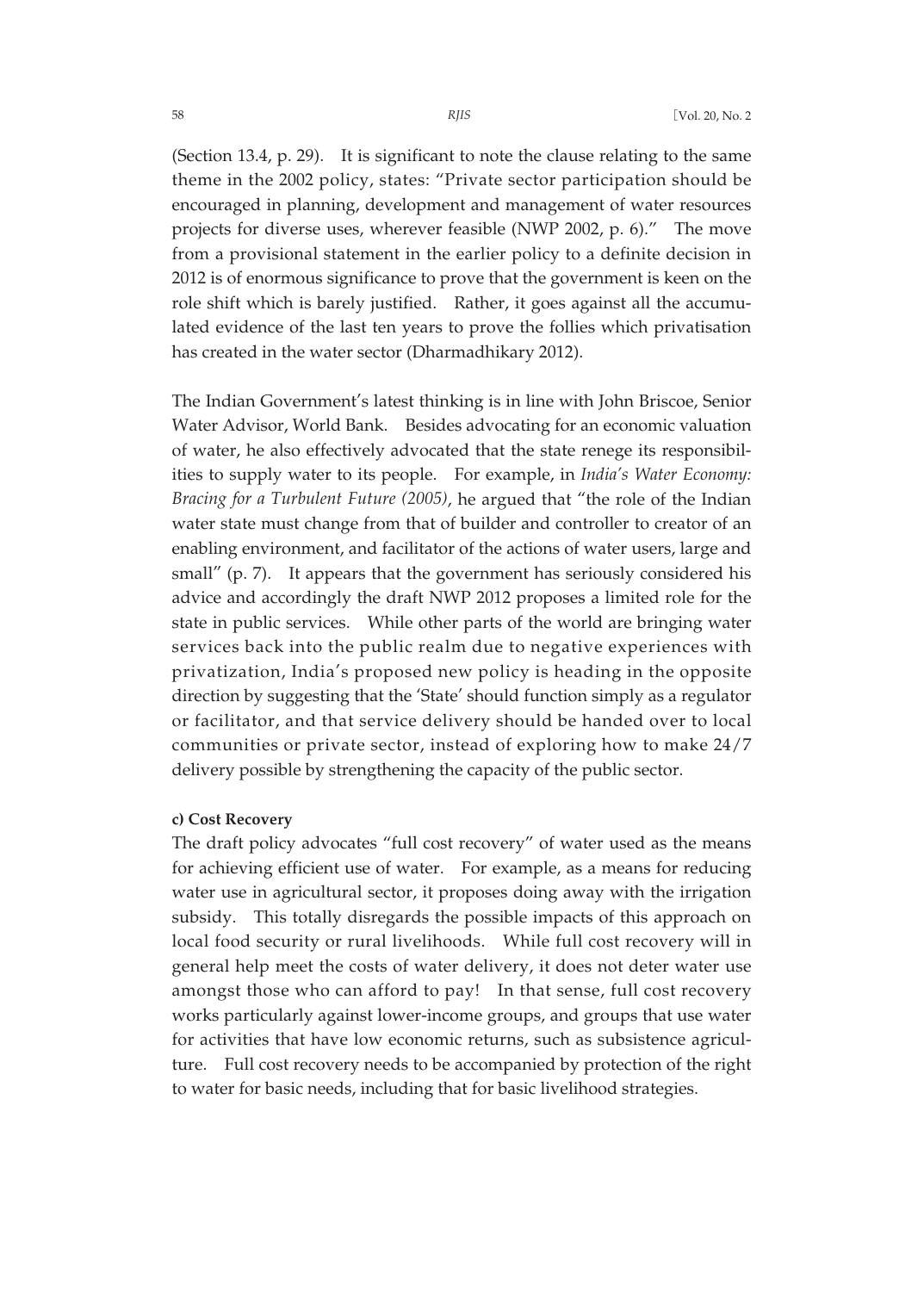#### **d) PPP/Privatisation**

Many problems of PPP/privatised projects emerge from the essential contradiction between the motives of a private company and the societal obligations. Often, an argument is advanced by the Government and other votaries of privatisation that we are not privatising water, but only involving private parties in managing it and providing related services. In effect, this argument has little relevance as the projects with private sector participation lead to many major problems even without privatising the water or water resource. There are evidences to support that most private water projects will result in some sort of de facto ownership of water by the private operator, mostly through earmarking of the water for them or by creating a first right on the water resource. This is essentially because no private operator would undertake a project unless it is assured of its raw material i.e water. The most well known case is the case of Sheonath project in Chhattisgarh where the private operator had been allowed to construct an anicut (dam) on the Shoenath river to supply water to the Borai Industrial Estate. The operator promptly stopped the people from using any part of a 23 km stretch of the river, including for purposes like bathing, fishing and for small crops. Similar earmarking of resources is a part of most private projects (Krishnakumar 2003; Das & Pangare 2006).

Dharmadhikary (2012) discusses how private projects also create restrictions on the access of people to other water resources. In several cases, there have been attempts to shut down public standposts. In Khandwa (M.P.) BOT project where the city's water supply has been handed over to a private company for 25 years, the agreement with the private company includes a restriction that no competing facility will be allowed. What constitutes a competing facility is not defined, so this can well be stretched to mean private wells and other common water sources. This has been seen in other parts of the world, for example in Cochabamba in Bolivia.

It is evident since the last decade that governments at both, central and at state levels have tried to push privatisation in the water sector in a big way. High profile attempts to introduce privatisation in cities like Delhi and Mumbai had to be given up. Dharmadhikary (2012) points out that the Nira Deogarh project near Pune, slated to be the first privatised irrigation project could not move beyond the call for Expressions of Interest. A condition of the World Bank loan to the state of Madhya Pradesh requiring it to privatise 25 minor irrigation projects and a medium-size one has remained a non-starter since 2004. This failure of privatisation is essentially due to its inherent limitations and the fundamental contradiction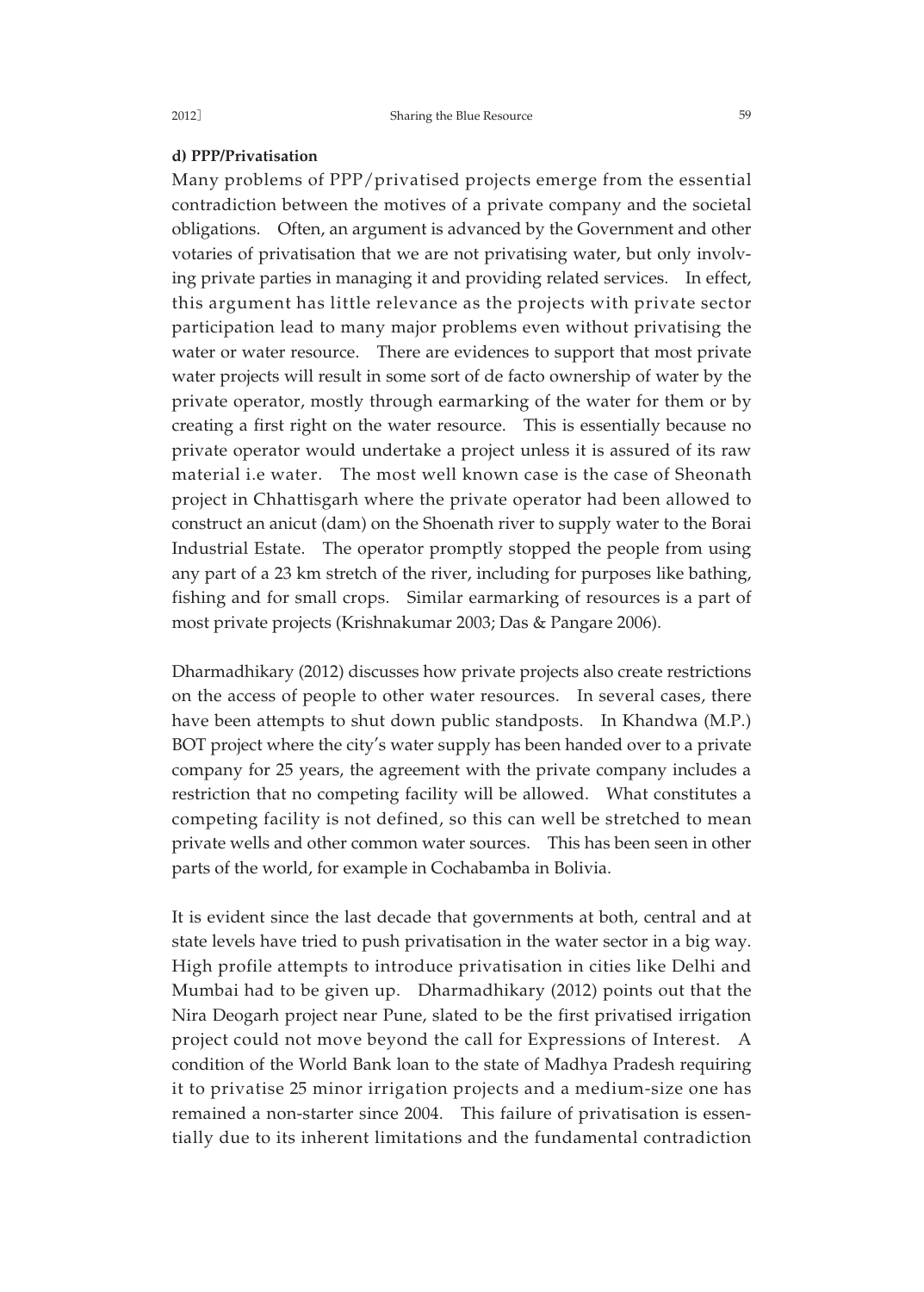between water as a crucial element for 'survival & sustenance' and water as a means of 'profit'. Projects that did take off ran into huge problems. The flagship project of Tiruppur water supply-touted as a model in the early 2000s-today languishes due to lack of off-take and falling revenue, and has been asking for Government bailout. Only a handful of projects are trudging along.

There have been cautionary statements from high profile experts with regard to use of market mechanisms for water management. For instance the Chawla Committee<sup>4</sup> emphasised that there are multiple dimensions of water use and allocation "with the primary use being that of life-support". The Committee feels there is urgent need to have comprehensive national legislation on water (CANR 2011). Similarly in November 2011, the Planning Commission's Working Group on Urban and Industrial Water Supply and Sanitation for the Twelfth Five-Year-Plan (2012-2017) submitted its report. The Report (as cited in Dharmadhikary 2012) recommends that "Current PPP contracts in this sector must be carefully evaluated for lessons learnt before more schemes are sanctioned (para. 15). In fact, the real question is whether to make water systems work we need privatisation or more accountability? Such accountability would need to be in the form of a fundamental right of every citizen to water, legislative support to mandate quantity and quality of water and agreements/MoUs that require utilities to ensure quality of service. It is surprising that all this evidence, all the doubts and reservations have been ignored by the Government to bring in an unequivocal push for privatisation.

The attempts to push privatisation has not only led strong protests and large scale resistance, but has time and again suggested to make the public sector more accountable, efficient, and unambiguously enshrine water as a fundamental right, thus asserting the social obligation of the State for its provision.

#### **e) Incentivisation**

It is of importance to note that in the Draft NWP Policy in the area of water quality conservation, the important "polluter pays principle" has disappeared. It has been replaced with "incentives" for effluent treatment and reuse of water. Vargese (2012) emphasises that while reclaiming wastewater it is

<sup>4.</sup> Committee on Allocation of Natural Resources constituted by Government of India on 31 January 2011, under the chairpersonship of Shri Ashok Chawla, former Finance Secretary, Government of India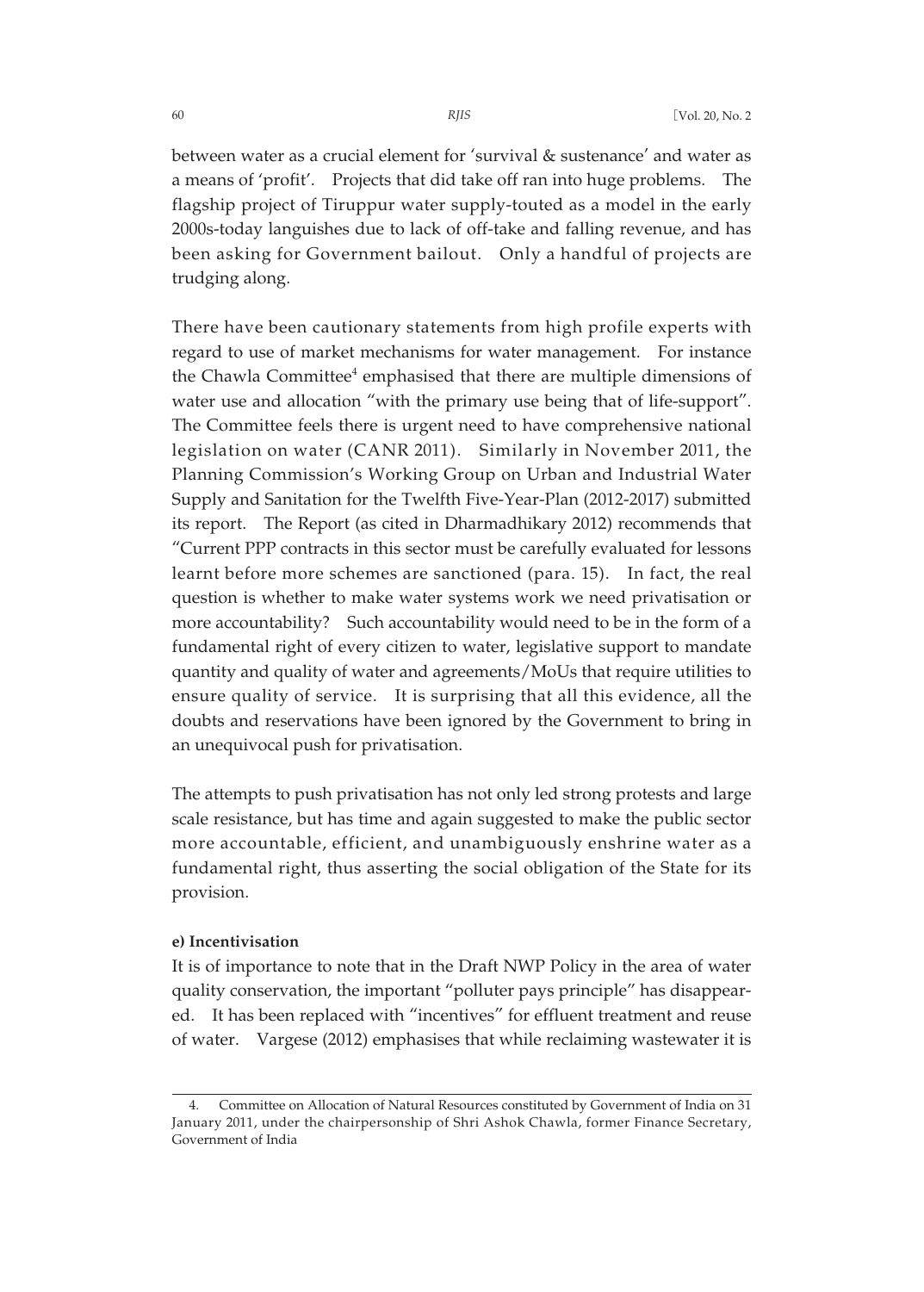neces sary to bridge the water deficit, in the absence of strong regulations to limit polluting activities, such incentives to polluters (to treat effluents), might work as a perverse incentive to pollute more. Such a tech-fix approach is symptomatic of the industrialized societies that squander away their resources. These are also opportunities for some of the worst water polluters to profiteer: Companies such as Dow Chemicals are developing patented water purification technology.

#### **f) Sectoral Priority**

There is no explicit list of prioritisation amongst various water uses in the Draft Policy 2012. Section 3, on *Uses of Water* indicates that water for human survival and for ecological needs would have the highest priority. Section 3.3 adds: "After meeting the minimum quantity of water required for survival of human beings and ecosystem, water must be used as an economic good with higher priority towards basic livelihood support to the poor and ensuring national food security" (p. 9). In other words, water needed for basic livelihood support for poor and for food security has been treated as an economic good. In the context of NWP treating water as an economic good, the use of economic principles, suggests that net marginal returns from the use of water is to be a basis for fixing prices when used for "production" for affordability. For instance the marginal returns from the use of water in manufacturing are much higher than that of crop production. This means, the manufacturing sector will be able to pay prices much higher than what irrigators can pay. So, if we blindly follow this "affordability" criterion without rules and mechanisms for water allocation, industries might be able to walk away with all the water in some really water-scarce basins. This will be at the cost of living of millions of farmers.

#### **g) Pricing**

The implications of the above are hidden in Section 7 (p. 17) that deals with pricing of water. Section 7.1 says: "Over and above the pre-emptive uses for sustaining life and eco-system, water needs to be treated as an economic good and therefore, may be priced to promote efficient use and maximizing value from water (p. 17)." The words "maximising value from water" essentially mean monetary value, and indicate a shift to commercialisation of water. Such an objective of maximisation of value jeopardises livelihoods and food security related activities, as these often do not create as much monetary value as other activities.

Water pricing is a broad-term and has got many connotations. There is a need to make distinction between price of water (as a "resource") and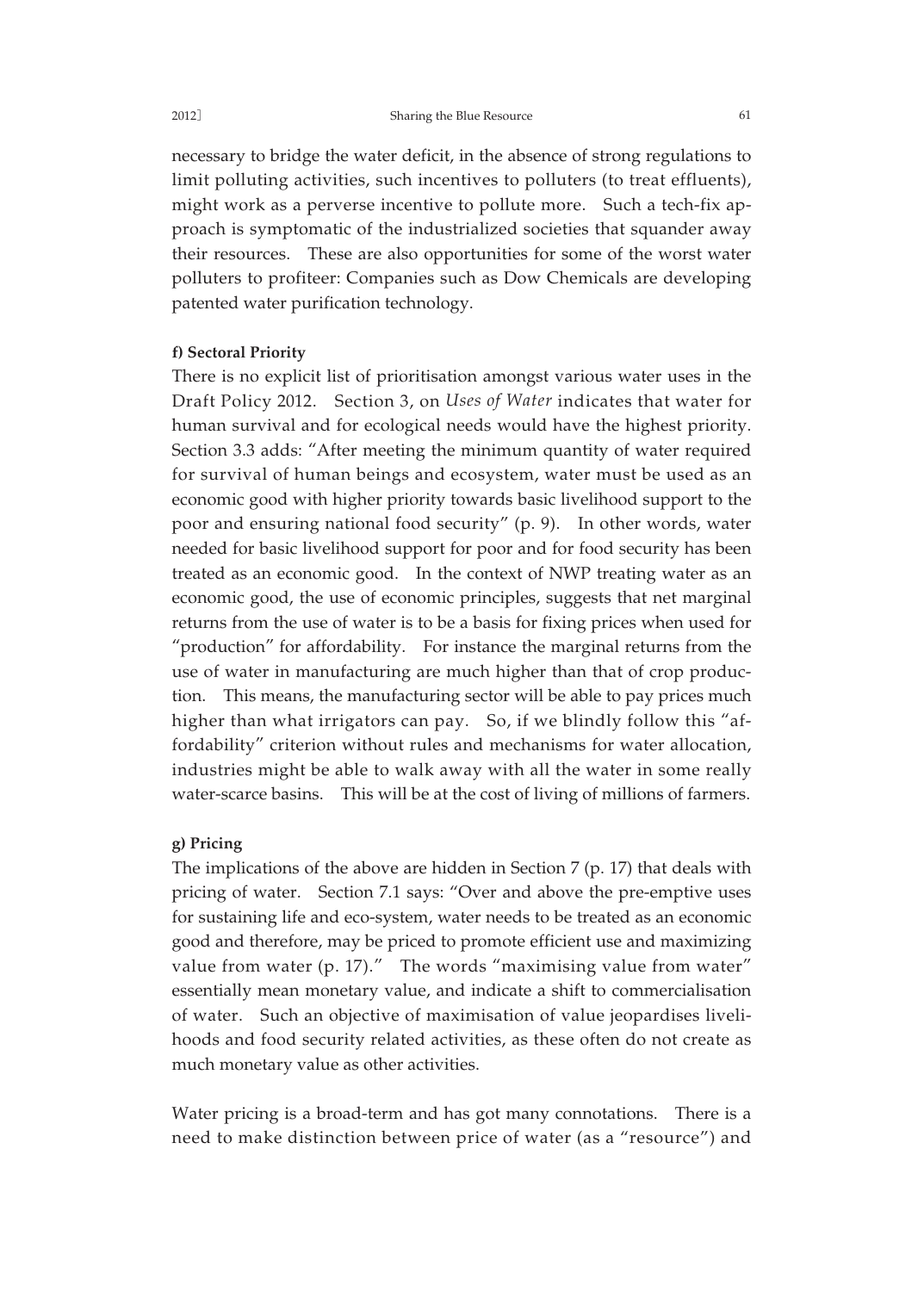charges for water-related services (like domestic water supply, irrigation water supply). While the first could consider the resource cost (value in alternative uses), the second concerns the cost of appropriation and supply. How these concepts affect the pricing of water from different sources and in different sectors (economic, social and environmental) needs to be spelt out. Since in the case of groundwater, the resource is mostly in the private domain, only "the resource cost" needs to be considered. Whereas in the case of surface water from public irrigation schemes, both cost of appropriation, distribution and delivery, and the resource cost need to be considered. These aspects do not find mention in the document. Also, the criteria that will be used for pricing of water for domestic uses, which are "noneconomic", need to be explicitly stated. Can we go by the "long-term marginal cost" pricing principle? In that case, the resource cost and environmental degradation due to its use will have to be considered along with the cost of production and supply of water. While this will ensure cost recovery and efficient use, how do we ensure that the poor are able to access water of sufficient quantity? If NWP 2012 is unlikely to protect the basic right to water, it begs the question: Who are the advocates and beneficiaries of these policies?

#### **h) Trading in Water Entitlements**

While the Draft Policy does not explicitly talk about such trading in water entitlements, it should be noted that the first Water Regulatory Authority in the country, set up in Maharashtra, under World Bank pressure, has the explicit mandate to facilitate such trading in water entitlements. The provision in the Draft Water Policy (Sec 13.1, p. 27) calls for setting up Water Regulatory Authorities in each state, read with the provision of treating water as an economic good to maximize value should leave us in no doubt that what is being envisaged is a transition to a full-fledged market system for the operation of the water sector. This is likely to pose a grave risk to both livelihoods of the poor as well as food security of the country. In this sense, the Draft Policy is not only clearly anti-poor and anti-farmer, but also more generally a threat to the interests of the larger population.

#### **Agenda Ahead**

There is no dispute on the fact that Government of India is concerned about water security. But, the problem is only perceived as that of supply management. The concerns today are no longer limited to water security and access to water, but are also linked with energy justice and food security for all, as comprehensively defined in the right to life and dignity in the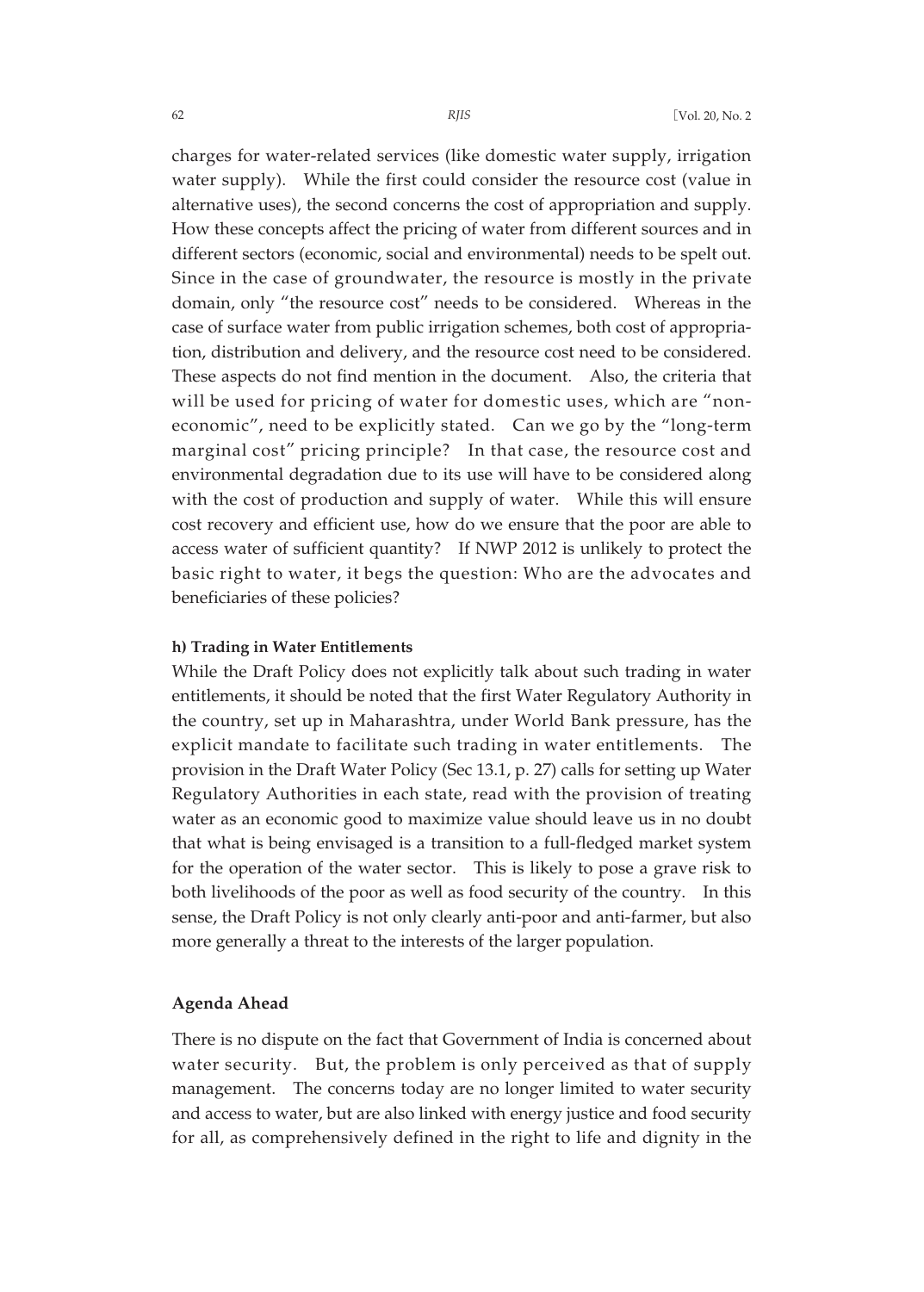#### 2012] Sharing the Blue Resource 63

Indian Constitution. The approach is also misplaced since the vast majority of India's population is dependent on natural resources. There is an unfortunate focus on urbanisation and urban-centric development, which neglects the largest chunk of population residing in rural areas. After the release of the final draft of NWP 2012, each Indian state is expected to draft its own State Water Policy (SWP) within two years. The overarching perspective of SWP must take the ecology and social justice perspective, with all other perspectives subordinate to these. The drawing up of any new policy must be participatory and as inclusive as possible. There must be special emphasis on including marginalised groups in the process including the tribals, poor rural and urban communities and so on. This will ensure that decentralised community-controlled water systems that respect the local agro-ecological conditions of the area are institutionalised. Additionally, the issue of pollution and water treatment should be given top priority.

The 'Right to Water' has been recognised as part of international law and States are required by the Covenant on Economic, Social and Cultural Rights to legislate for that right. Pressure must be brought on the Indian government at the national and international level to legislate for this right. A 'Right to Water Act' would mean that current government policy, which is now an impediment to people accessing this right could be challenged and future policy would have to be written with a view to respect this right. The drive to achieve water justice and equity must look beyond the access to drinking water in rural and urban areas and take back the right over water from corporations that are selling our water to us in bottles and other products.

More concrete and immediate action is required to put a moratorium on to the approval of any more thermal power plants, big dams and mining in ecologically sensitive areas. In addition, hydro and energy projects that have already got clearance, but have high social and ecological costs and are opposed by communities, should also be put on hold. Until there is a thorough review of the all the planning and approval mechanisms, the government should say "no" to big infrastructure projects. The futures of the water and energy industries are inextricably linked. Increased energy demand will require more water, which utilities may struggle to provide. Increased water demand, especially in areas of scarcity, will lead to higher energy costs and additional investment in water infrastructure. This symbiotic relationship can no longer be ignored. There is an urgent need for closer collaboration between these two sectors. In the energy industry,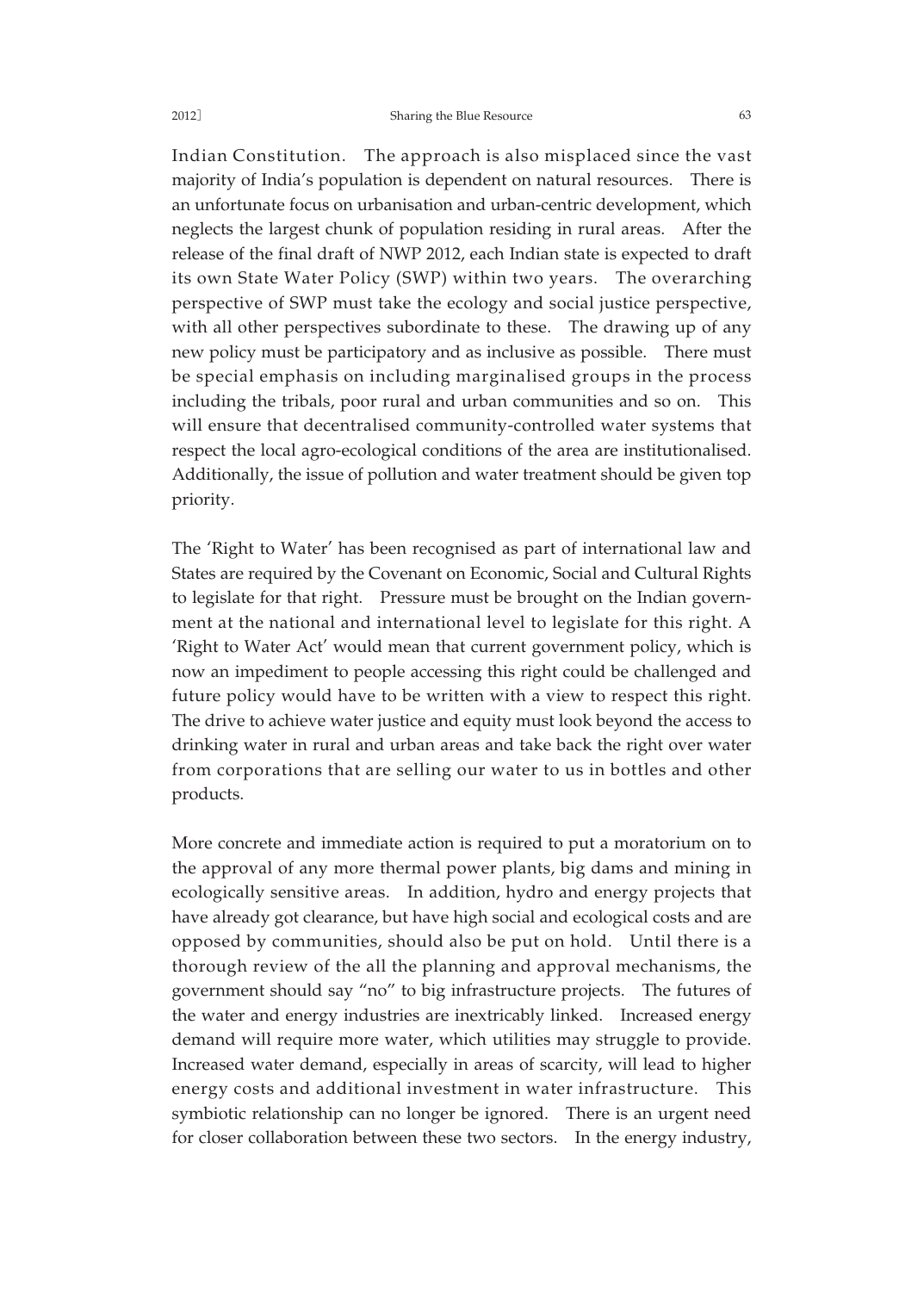when planning and developing new project, the impact on water resources and requirements should be minimized. At the same time, the energy requirements of individual water projects should be kept as low as possible. There is a complete lack of holistic planning within the different ministries at the centre and State levels, which are granting permissions for big highways, dams, thermal power plants, mining, steel plants and other infrastructure projects.

Communities can decide for themselves the best use of the natural resources if provided enough support by the government. The micro-level planning to conserve water, restoration of the small dykes and traditional water structures, promotion of less water and chemical-intensive agriculture will improve village level economies. A mixed use of different energy sources and decentralised production of electricity will also mean a reduction in the number of thermal power plants needed. A combination of these measures will ensure, to a large extent, access to water, land and forests in rural areas. This requires a strong political will from the government. Even though the government has adequate knowledge to implement many of these measures, changes are blocked by the larger economic policy direction being pushed by the international financial institutions in close collaboration with the Indian multinational corporations that are seeking to exploit and increase their profits.

If there has to be any bias towards a section in water allocation then it should be towards the poor, farmers, fisher folk and other sections of society whose lives and livelihood are directly related to water. The right to clean water is a fundamental human right of everyone and cannot be held hostage to the profit motives of corporations. The government of India should prepare a plan of action in line with the commitments made at UN so that the right to water can become a reality like all other fundamental rights enshrined in Indian Constitution and the Universal Declaration of Human Rights.

#### **Bibliography**

- Ashok Chawla Panel on Scarce Water Resources (2011, August 29). In *PIB, GOI*. Retrieved May 23, 2012, from http://www.pib.nic.in/newsite/erelease. aspx?relid=75210
- Barlow, M. (2001). *Blue Gold-The Global Water Crisis and the Commodification of the World's Water Supply*. Retrieved May 21, 2012, from http://www.ratical.org/co-globalize/ BlueGold.pdf
- Bracing for a turbulent future. In *Water Sector Board of the Sustainable Development Network of the World Bank Group.* Retrieved May 22, 2012, from http://siteresources. worldbank.org/EXTWAT/Resources/4602122-1210008549997/PNOTE10\_India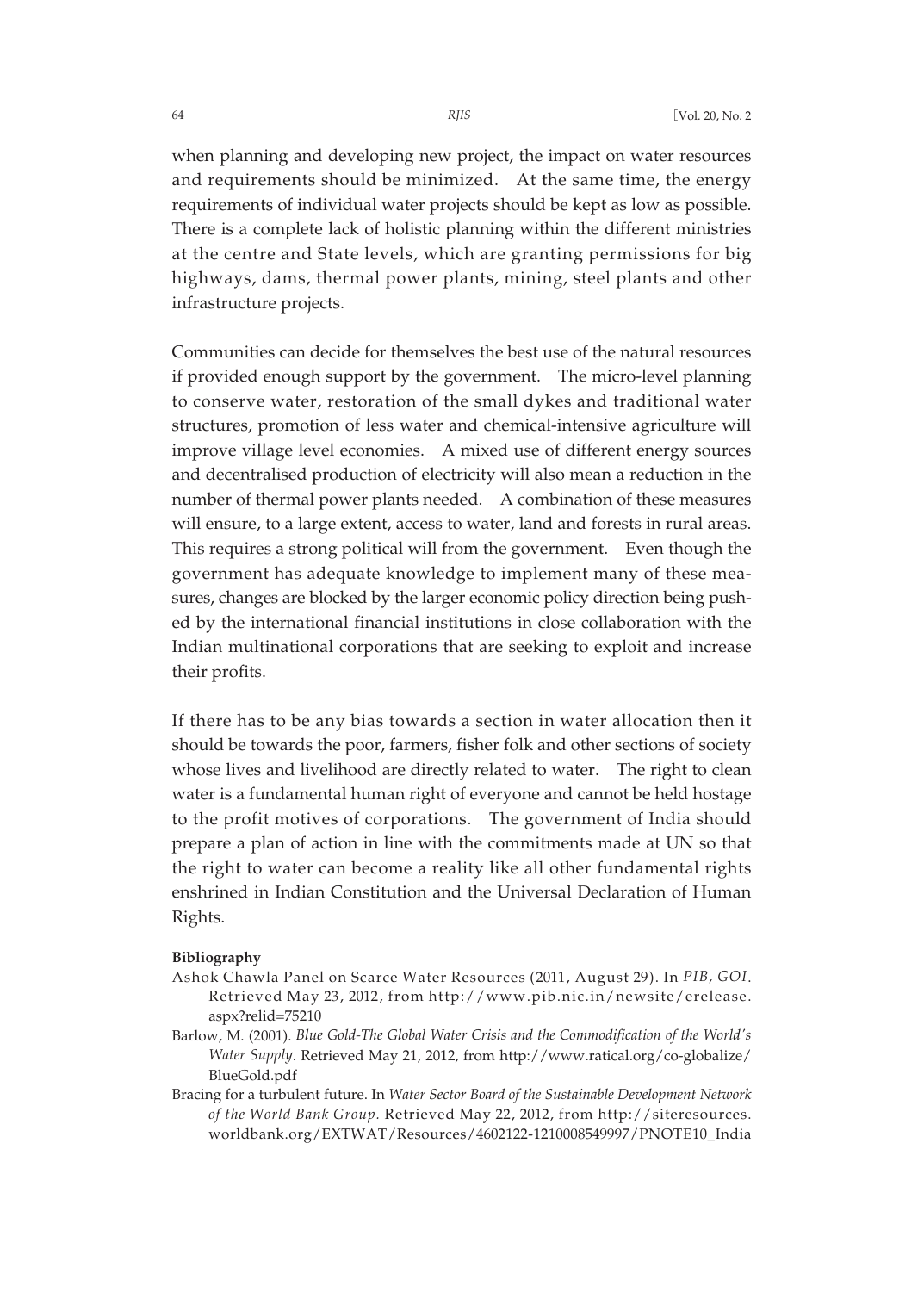Water.pdf

- Bruinsma, J. (2009). *The Resource Outlook to 2050: By How Much do Land, Water and Crop Yields Need to Increase by 2050?* Prepared for the FAO Expert Meeting on 'How to Feed the World in 2050', 24-26 June 2009, Rome
- Chaudhary, A. (2012, February 21). India May Spend \$1 Billion to Map Aquifers, Avert Water Crisis. In *Bloomberg*. Retrieved May 21, 2012, from http://www.bloomberg. com/news/2012-02-21/india-may-spend-1-billion-to-map-aquifers.html
- Chowdhury N., Mustu B., St. Dennis H., and Yap M. (2011), The Human Right to Water and the Responsibilities of Businesses: An Analysis of Legal Issues; SOAS International Human Rights Clinic Projects, SOAS School of Law Research Paper No. 03/2011.
- Comment *no. 15 (2002).* Retrieved from UN Economic & Social Council website: http:// www.unhchr.ch/tbs/doc.nsf/0/a5458d1d1bbd713fc1256cc400389e94
- Compendium of summaries of judicial decisions in environment related cases (n.d.). In *ESCAP Virtual Conference.* Retrieved May 22, 2012, from http://www.unescap.org/ drpad/vc/document/compendium/in5.htm
- Cosgrove, W., & Rijsberman, F. (2000). *Making water everybody's business.* London: Earthscan Publications. Retrieved from http://www.worldwatercouncil.org/ fileadmin/wwc/Library/WWVision/Chapter2.pdf
- CPCB, Ministry of Environment & Forests. (2010). *Status of water quality in India.* Retrieved May 22, 2012, from http://www.indiaenvironmentportal.org.in/files/ file/WQSTATUS\_REPORT2010.pdf
- Das B & Pangare G, 'Privatisation: In Chhattisgarh, a River Becomes Private Property', 41 (7) *Economic & Political Weekly 611* (2006).
- Deloitte Touche Tohamatsu Ltd. (2012). *Water Tight 2012-The top issues in global water sector.* London: Deloitte Global Services Ltd. Retrieved May 21, 2012, from www. deloitee.com/water
- Dharmadhikary, S. (2012, February 19). Water policy-pushing to privatise *India Together*, Retrieved May 16, from www.indiatogether.org/2012/feb/env-water.htm
- *Dow live earth water crisis fact sheet. (n.d.).* Retrieved May 16, 2012, from http://liveearth. org/files/pressreleases/Water-Crisis-Fact-Sheet.pdf
- Fletcher, T. (2002). Water Supply and Sanitation in India. Retrieved May 22, 2012, from http://www.tristanfletcher.co.uk/WaterSupply.pdf
- Food and Agriculture Organization of the United Nations, FAO. (1995). *Water sector policy review and strategy formulation: A general framework. food and agriculture organization of the united nations.* Rome, Italy, FAO
- Ground Water Development (2011, February 17). In *India.gov.in.* Retrieved May 22, 2012, from http://india.gov.in/sectors/water\_resources/index.php?id=15
- Gupta, R., & Biswas, A. (2012, March). Water as human. *In Third world center.* Retrieved May 22, 2012, from http://www.thirdworldcentre.org/ngihumanright.pdf
- History of the Rights to Water and Sanitation at the United Nations. (n.d.). In *UNHRC*. Retrieved May 21, 2012, from http://www.ohchr.org/EN/Issues/WaterAnd Sanitation/SRWater/Pages/Overview.aspx
- HRC/RES/15/9-(2010) *Human rights and access to safe drinking water and sanitation.* Retrieved May 16, from http://www.internationalwaterlaw.org/documents/ intldocs/UNGA\_Resolution\_HR\_to\_Waterpdf
- Interlandi, J. (2010, October 8). The New Oil. *News Week.* Retrieved from http://www. thedailybeast.com/newsweek/2010/10/08/the-race-to-buy-up-the-world-s-water. html
- Krishnakumar, A. (2003). People's battle for a river. *Front Line,* 22 (22). Retrieved May 22, 2012, from http://www.flonnet.com/fl2022/stories/20031107001208500.htm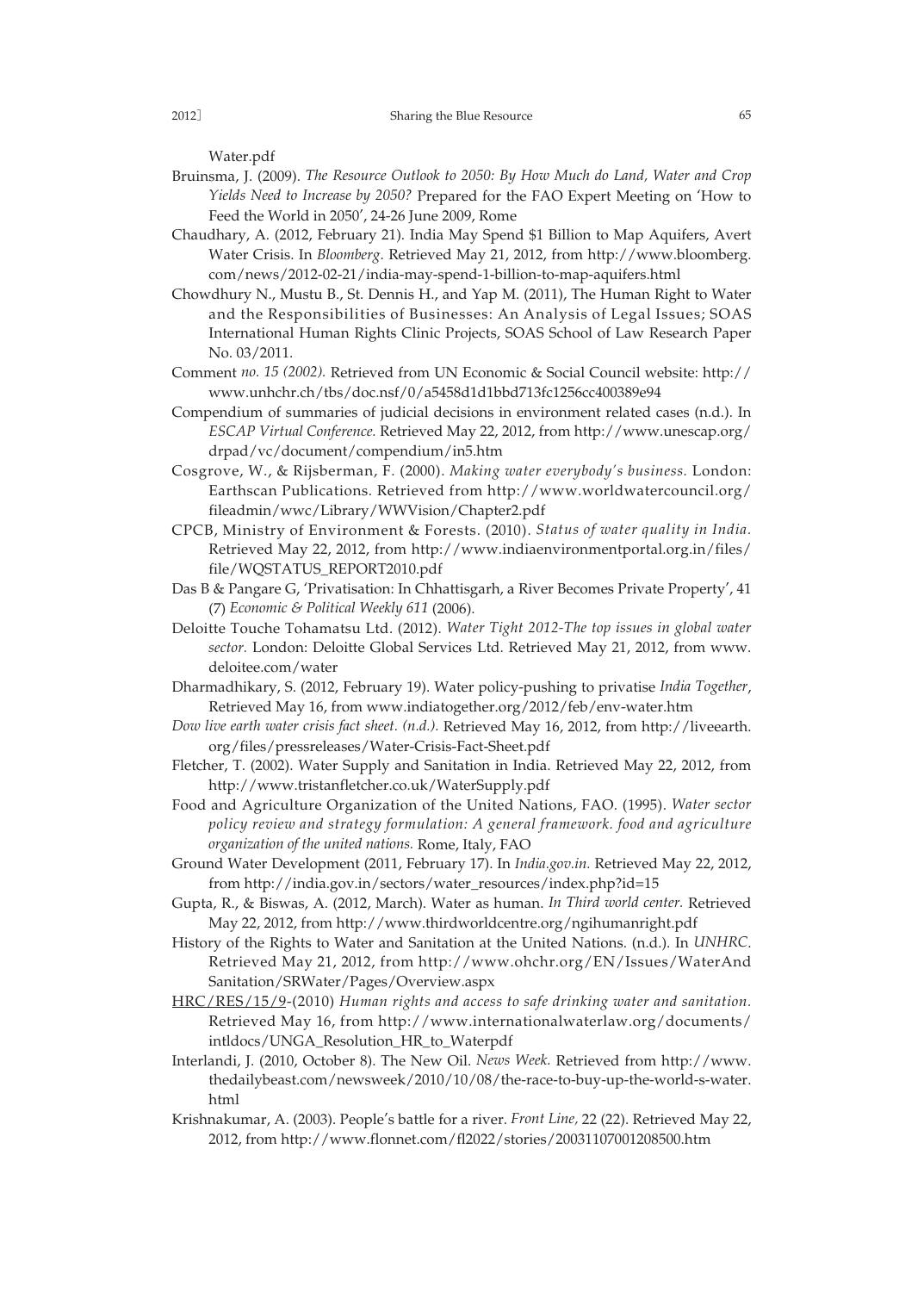- Kumar, M., & Furlong, M. (n.d.). Securing the right to water in india: perspectives and challenges. In *Blue Planet Project.* Retrieved May 22, 2012, from www.blueplanet project.net/documents/RTW/RTW-India-1.pdf
- Medalye, J., & Hubbart, J. (2008). Water resources. *Encyclopedia of Earth,* Retrieved on May 25, 2012 from http://www.eoearth.org/article/Water\_resources
- Ministry of Water Resources. GOI, (2012). *Draft national water policy (2012).* Retrieved May 17, 2012 from Ministry of Water Resources website: http://wrmin.nic.in/ writereaddata/linkimages/DraftNWP2012\_English9353289094.pdf
- Ministry of Water Resources. GOI. (2002). *National water policy.* Retrieved May 16, 2012, from : http://wrmin.nic.in/writereaddata/linkimages/nwp20025617515534.pdf
- *New Maplecroft index rates Pakistan and Egypt among nations facing "extreme" water security risks* (2010, June 24). Retrieved May 10, 2012, from http://maplecroft.com/about/ news/water-security.html
- Olivera, O. and Lewis, T. (2004). *Cochabamba! Water War in Bolivia* (Cambridge, Massachusetts: South End Press).
- Prasad, N. (2007). Privatisation of water-A historical perspective. *Law, Environment and Development Journal, 3* (2), 217-233. Retrieved May 21, 2012, from http://www.leadjournal.org/content/07217.pdf
- Raj Kumar C. (2005). Human Rights Implications of National Security Laws in India: Combating Terrorism While Preserving Civil Liberties , *Denver Journal of International Law and Policy* Vol. 33 (2) 195-222
- Ravindran, P. (2005, October 11). India's water economy ─ World Bank prescription does not hold water. *The Hindu-Business Line.* Retrieved May 23, 2012, from http:// www.thehindubusinessline.in/2005/10/11/stories/2005101100691000.htm
- Safe Drinking Water to Underserved India by 2020? (2012, January 10). In *Sankalp Forum*. Retrieved May 16, 2012, from http://sankalpforum.com/284/
- Sinha, S. (2012, March 7). Water crisis looms over India. *The Hindu-Business Line.* Retrieved May 22, 2012, from http://www.thehindubusinessline.com/opinion/ article2970957.ece
- Sinha, S., & Bhardwaj, P. (2011). *Bracing for a crisis-sustianable management& corporate India.* Retrieved, May 15, 2012 from Crisil Centre for Economic Research website: www. crisil.com
- Solomon, S. (2010). *Water: The epic struggle for wealth, power, and civilization.* New York: Harper
- The 2030 Water Resources Group. (2009). *Charting Our Water Future: Economic Frameworks to Inform Decision-Making*, p. 16 Retrieved on May 17, from http://www.mckinsey. com/App\_Media/Reports/Water/Charting\_Our\_Water\_Future\_Exec%20Summar y\_001.pdf
- *The Dublin statement on water and sustainable development.* (2002). Retrieved May 21, 2012, from http://www.wmo.int/pages/prog/hwrp/documents/english/icwedece. html
- *India's water economy: Bracing for a turbulent future.* Retrieved May 21, 2012 from http:// www.site resources.worldbank.org/Ext way/PNote10\_India Water. pdf
- UN General Assembly, United Nations. (July 28, 2010) GA res 64/292*-The human right to* UN News. (2006). From water wars to bridges of cooperation: Exploring the peacebuilding potential of a shared resource. In *Ten Stories Home.* Retrieved May 22, 2012, from http://www.un.org/events/tenstories/06/story.asp?storyID=2900
- UNDESA. (2009). *World Population Prospects: The 2008 Revision, Highlights*, Working Paper No. ESA/P/WP.210. New York, UN.
- UNESCO. (1996). And not a drop to drink? The freshwater crisis. In *UNESCO's Office of Public Information.* Retrieved May 23, 2012, from http://www.unesco.org/bpi/